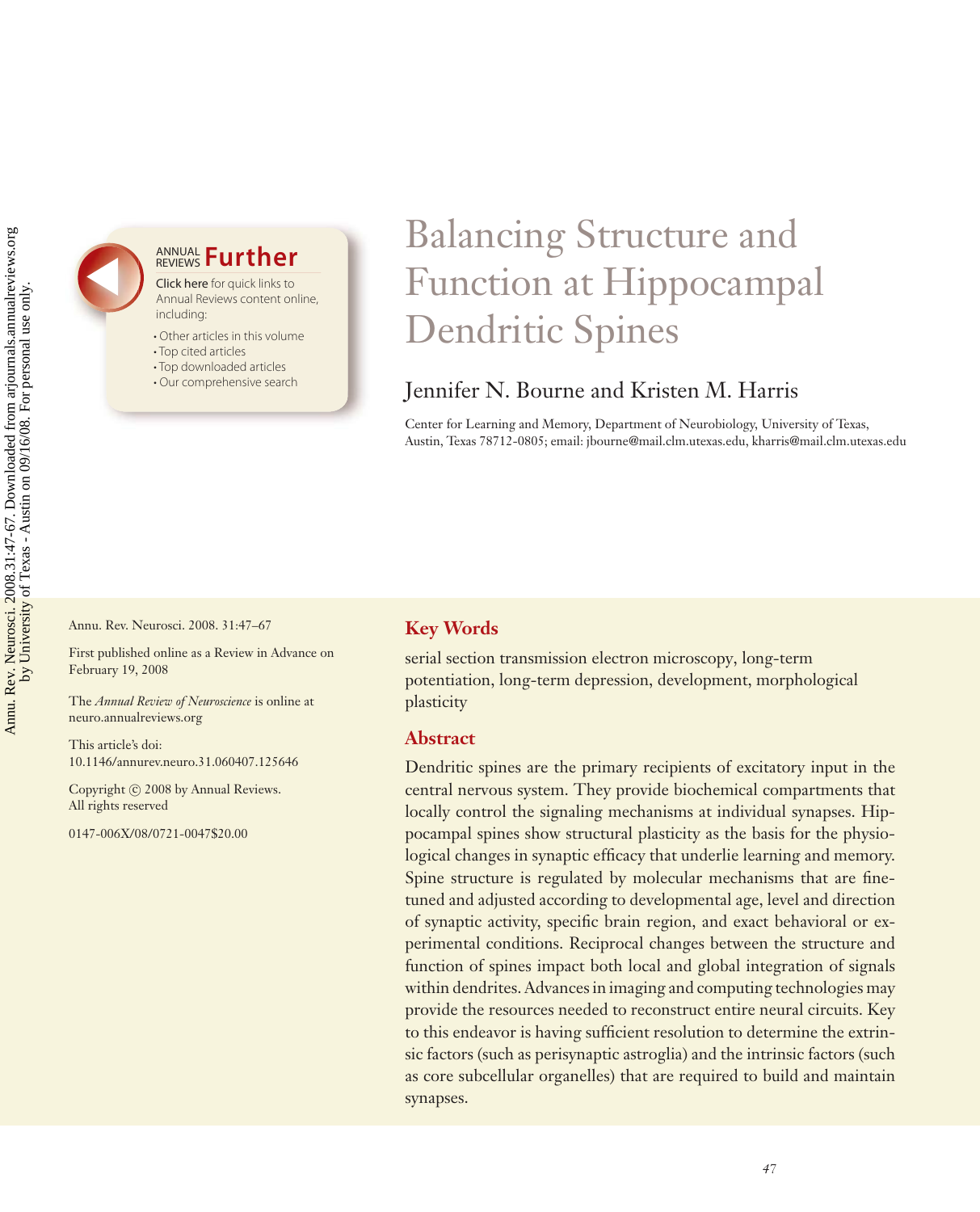| INTRODUCTION                  | 48 |
|-------------------------------|----|
| <b>STRUCTURE AND</b>          |    |
| <b>COMPOSITION OF</b>         |    |
| DENDRITIC SPINES              | 49 |
| Postsynaptic Density          | 49 |
| Actin Cytoskeleton            | 51 |
| Recycling Endosomes           | 51 |
| Polyribosomes and Proteasomes | 53 |
| SER                           | 54 |
| Mitochondria                  | 54 |
| THE FORMATION AND             |    |
| <b>STABILIZATION OF</b>       |    |
| NEW SPINES                    | 54 |
| Development                   | 54 |
| Spinogenesis in the Mature    |    |
| Hippocampus                   | 55 |
| Adhesion and Trans-Synaptic   |    |
| Signaling                     | 55 |
| Perisynaptic Astroglia        | 56 |
| CONCLUSIONS                   | 57 |
|                               |    |

## **INTRODUCTION**

Since Golgi and Cajal first revealed the intricate structure of dendrites more than 100 years ago, scientists have pondered several questions: Why are dendritic spines distributed nonuniformly along dendrites? Why do dendrites become grossly distorted among individuals with severe neuropathology and mental retardation? Is the number of spines limited by size? Does the number reach saturation? Do more or less spiny dendrites have a greater capacity for plasticity? Which intrinsic and extrinsic features control dendritic plasticity or allow for homeostatic regulation? As protrusions with diverse lengths and shapes, spines allow more connections to form in a compact neuropil. A constricted neck compartmentalizes molecular signals in the spine head and imparts synapse specificity, promotes plasticity, and protects the parent dendrite from excitotoxicity. Spine shape can reflect different inputs in some brain regions such as the lateral nucleus of the amygdala, where cortical inputs synapse on thin spines and thalamic inputs synapse on mushroom spines (Humeau et al. 2005). Conversely, both thin and mushroom spines can synapse with the same CA3 inputs in the hippocampus (Harris & Stevens 1989). Furthermore, cerebellar Purkinje cell spines appear club-shaped even without synaptic input (Cesa & Strata 2005). Live imaging with twophoton microscopy has revealed rapid, activitydependent spine turnover common during development, but as an animal matures more spines stabilize (Alvarez & Sabatini 2007). This form of imaging also reveals dynamic changes in the shapes of individual spines but is not of sufficient resolution to measure dimensions, count numbers, determine local subcellular or molecular composition, or identify exactly where synapses occur. Electron microscopy is needed to reveal these features (Harris et al. 2006, Rostaing et al. 2006, Masugi-Tokita & Shigemoto 2007). New approaches to combine light and electron microscopy are promising (Zito et al. 1999, Knott et al. 2006, Nagerl et al. 2007), although refinement is needed because the reaction products used to track the dendrites often obscure synapses and subcellular organelles.

This review concentrates on hippocampal dendritic spines. Spatial training (Moser et al. 1997) and exposure to enriched environments (Kozorovitskiy et al. 2005) alter hippocampal spine numbers. Long-term potentiation (LTP) alters spine number, shape, and subcellular composition in both the immature (Maletic-Savatic et al. 1999, Engert & Bonhoeffer 1999, Ostroff et al. 2002, Lang et al. 2004, Matsuzaki et al. 2004, Kopec et al. 2006, Nagerl et al. 2007) and the mature hippocampus (Van Harreveld & Fifkova 1975, Trommald et al. 1996, Popov et al. 2004, Stewart et al. 2005, Bourne et al. 2007b). Conversely, long-term depression (LTD) decreases spine number and size (Chen et al. 2004, Nagerl et al. 2004, Zhou et al. 2004). Structural spine plasticity in the hippocampus involves a change in the size and composition of the postsynaptic density (PSD); assembly and disassembly of actin filaments; exocytosis and endocytosis of glutamate

**Thin spines:** spines that have constricted necks and small heads

#### **Mushroom spines:**

spines with constricted necks and heads exceeding 0.6 microns in diameter

**LTP:** long-term potentiation

**LTD:** long-term depression

**PSD:** postsynaptic density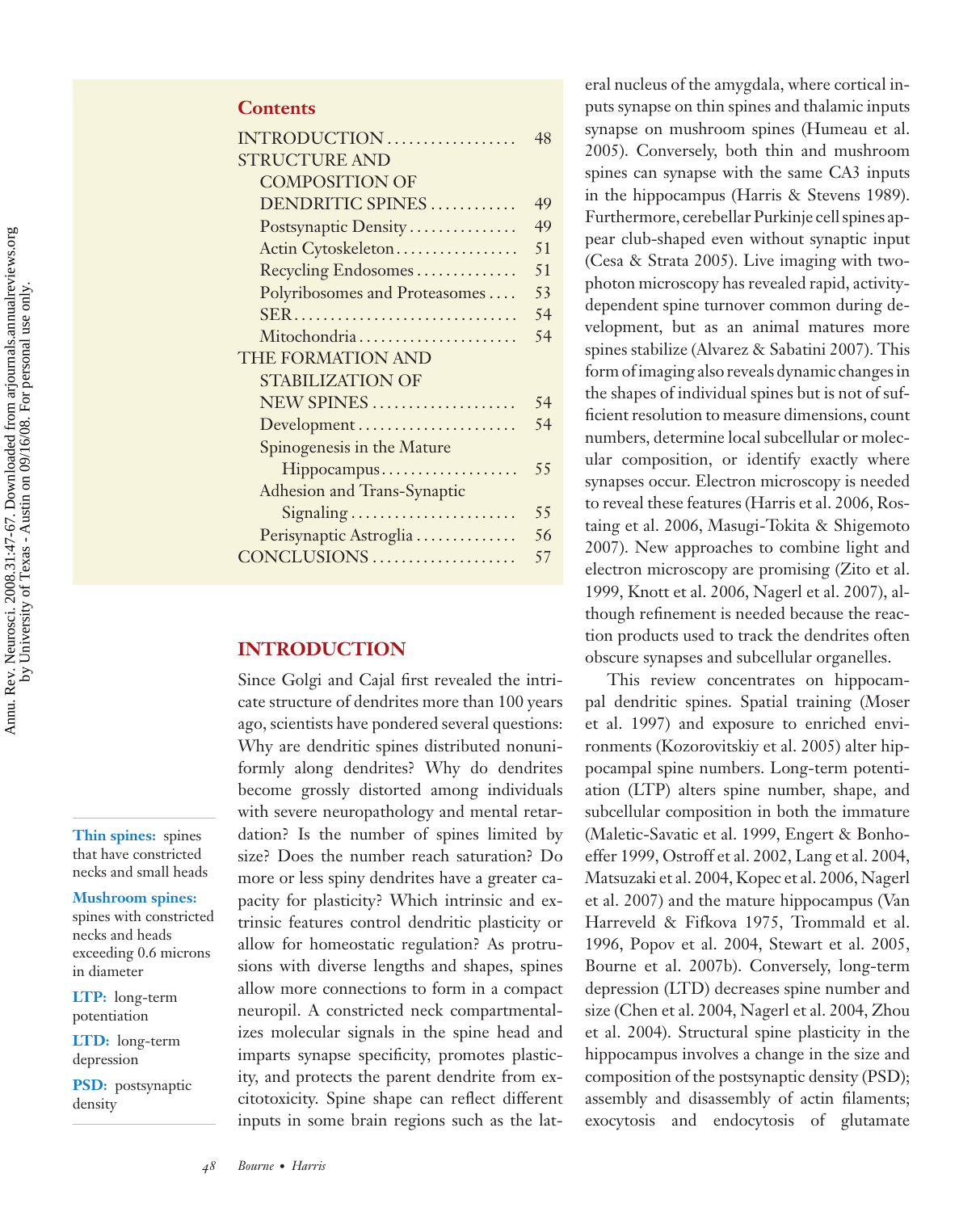Annu. Rev. Neurosci. 2008.31:47-67. Downloaded from arjournals.annualreviews.org<br>by University of Texas - Austin on 09/16/08. For personal use only. Annu. Rev. Neurosci. 2008.31:47-67. Downloaded from arjournals.annualreviews.org by University of Texas - Austin on 09/16/08. For personal use only.

receptors and ion channels; regulation of local protein synthesis by redistribution of polyribosomes and proteasomes; dynamic repositioning of smooth endoplasmic reticulum (SER) and mitochondria; and metabolic and structural interactions between spines and perisynaptic astroglia. The extent and type of structural change depend partly on experimental methods, developmental age, and regional differences in synaptic organization. This review discusses factors that regulate spine structure and function during hippocampal synaptogenesis and plasticity (**Table 1**).

## **STRUCTURE AND COMPOSITION OF DENDRITIC SPINES**

In the hippocampus, spines vary greatly in size and shape even along short dendritic segments (**Figure 1**). Most spines have constricted necks and are either mushroom shaped with heads exceeding 0.6 microns in diameter or thin shaped with smaller heads (Harris et al. 1992). Other spines are stubby protrusions with head widths equal to neck lengths, branched protrusions with two or more heads, or single protrusions with multiple synapses along the head and neck. These features provide measurably distinct shape categories (**Figure 1***a*) that might reflect functional histories of the spines. Mushroom spines have larger, more complex PSDs (Harris et al. 1992) with a higher density of glutamate receptors (Matsuzaki et al. 2001, Nicholson et al. 2006). Larger spines are more likely to have SER (Spacek & Harris 1997), polyribosomes (Ostroff et al. 2002, Bourne et al. 2007b), endosomal compartments (Cooney et al. 2002, Park et al. 2006), and perisynaptic astroglia (Witcher et al. 2007). These features suggest that larger spines are functionally stronger in their response to glutamate, local regulation of intracellular calcium, endosomal recycling, protein translation and degradation, and interaction with astroglia. Smaller spines may be more flexible, rapidly enlarging or shrinking in response to subsequent activation (Bourne & Harris 2007).

### **Postsynaptic Density**

Spine heads provide a local biochemical compartment where ions and signaling molecules become concentrated following synaptic activation. The PSD is an electron-dense thickening on spine heads that is apposed to the presynaptic active zone. The PSD contains hundreds of proteins including NMDA (N-methyl-d-aspartate), AMPA (α-amino-3 hydroxyl-5-methyl-4-isoxazole-propionate),

and metabotropic glutamate receptors; scaffolding proteins such as PSD-95; and signaling proteins such as calcium/calmodulindependent kinase II (CamKII) (Okabe 2007). The PSD surfaces vary from small discs to large irregular shapes that can be perforated by electron lucent regions. Differences in PSD dimensions can reflect distance-dependent differences in dendritic function (Magee & Johnston 2005). Relatively more of the distal synapses on CA1 pyramidal cells have perforated synapses; however, perforated synapses associated with the distal input of entorhinal cortex host a lower density of AMPA receptors than do perforated synapses at proximal CA3 input of the same CA1 cells (Nicholson et al. 2006). PSDs appear larger and are more likely to have perforations shortly after the induction of LTP (Geinisman et al. 1991, Toni et al. 1999, Mezey et al. 2004, Popov et al. 2004, Dhanrajan et al. 2004, Stewart et al. 2005), consistent with the idea that perforations are transient structural perturbations responding to activation (Lisman & Harris 1994, Sorra et al. 1998, Fiala et al. 2002, Spacek & Harris 2004). Larger spines with more AMPA and NMDA receptors in the PSD are more sensitive to glutamate (Takumi et al. 1999a,b; Matsuzaki et al. 2001). Small "silent" spine synapses contain only NMDA receptors, and LTP activates them with exocytic insertion of AMPA receptors (Isaac et al. 1995, Liao et al. 1995, Liao et al. 1999, Petralia et al. 1999, Lu et al. 2001, Park et al. 2004, Kopec et al. 2006). AMPA receptors must be constitutively exchanged to sustain the newly active spines; fortunately, lateral diffusion of AMPA receptors out of a spine is limited by the constricted **SER:** smooth endoplasmic reticulum

**Stubby spines:** spines that have head widths equal to the neck length

**NMDA:** N-methyl-daspartate, glutamate receptor

**AMPA:** α-amino-3 hydroxyl-5-methyl-4 isoxazole-propionate, glutamate receptor

**CamKII:** calcium/ calmodulin-dependent kinase II

**Perforated synapse:** PSD surface is irregularly shaped with electron lucent region(s) dividing it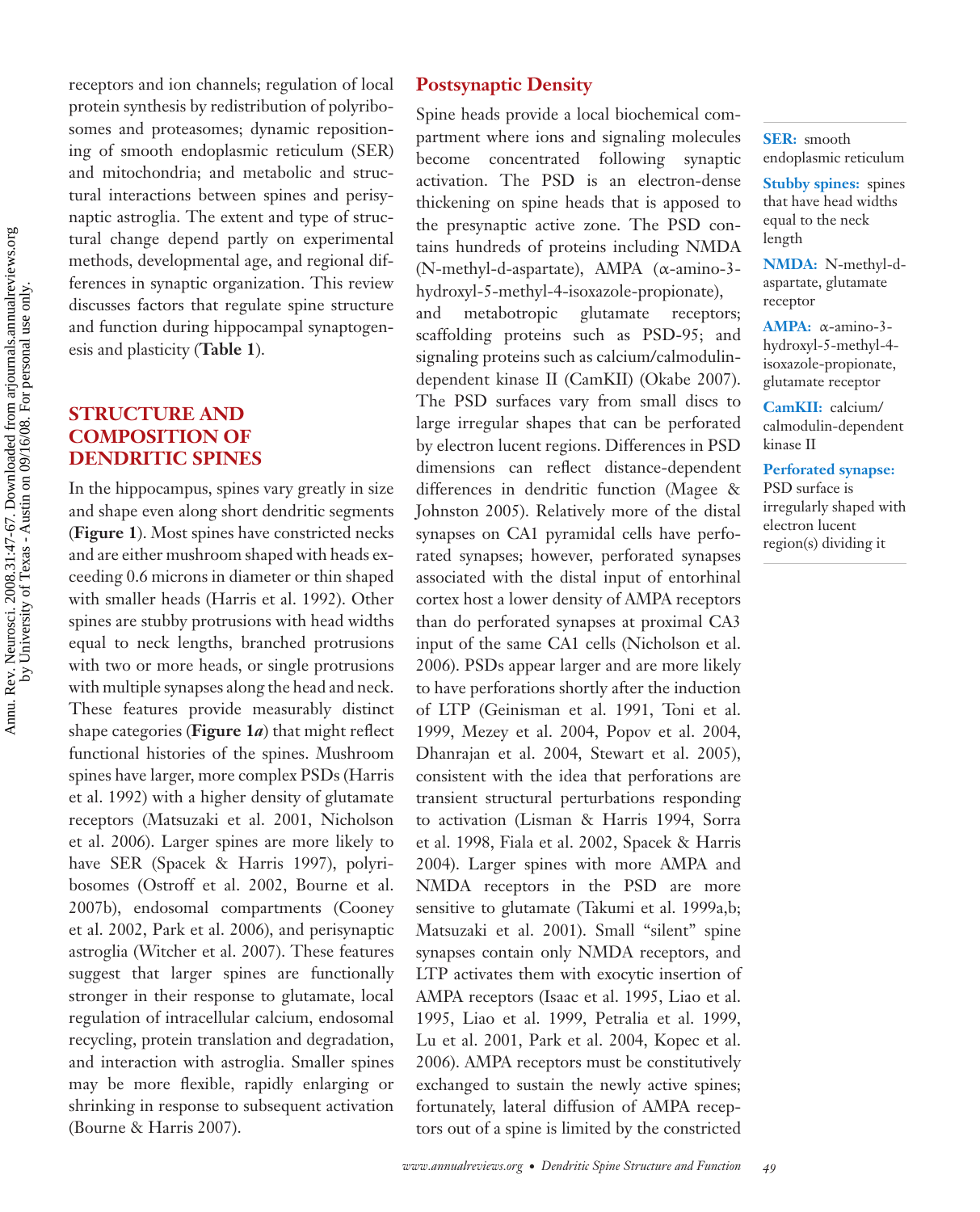| Protein       | Function                                                                                                                                                                                                                                 | <b>References</b>                                                                                                                                                                                               |
|---------------|------------------------------------------------------------------------------------------------------------------------------------------------------------------------------------------------------------------------------------------|-----------------------------------------------------------------------------------------------------------------------------------------------------------------------------------------------------------------|
| <b>PSD-95</b> | Stabilizes nascent spines and anchors receptors and<br>scaffolding proteins at the synapse.                                                                                                                                              | Ehrlich et al. 2007, Marrs et al. 2001, Okabe et al. 2001                                                                                                                                                       |
| CamKII        | Increases the thickness of the PSD and<br>phosphorylates signaling molecules involved in<br>plasticity.                                                                                                                                  | Aakalu et al. 2001; Havik et al. 2003; Kennedy et al. 1983,<br>1990; Liao et al. 1995; Lledo et al. 1995; Martone et al.<br>1996; McGlade-McCulloh et al. 1993; Ouyang et al. 1997,<br>1999; Pettit et al. 1994 |
| Actin         | Regulates the extension of filopodia and mediates<br>the expansion of spine heads with LTP and the<br>shrinkage of spine heads with LTD.                                                                                                 | Chen et al. 2004, Fukazawa et al. 2003, Matus 2000, Kim &<br>Lisman 1999, Krucker et al. 2000, Lin et al. 2005, Nagerl<br>et al. 2004, Ouyang et al. 2005, Star et al. 2002, Zhou et al.<br>2004                |
| Profilin      | Promotes activity-dependent actin polymerization<br>and stabilizes actin.                                                                                                                                                                | Ackermann & Matus 2003, Ethell & Pasquale 2005, Tada &<br>Sheng 2006                                                                                                                                            |
| Cofilin       | Depolymerizes actin filaments, but LTP or<br>learning-induced phosphorylation decreases its<br>affinity for actin, promoting polymerization and<br>spine enlargement.                                                                    | Chen et al. 2007, Fedulov et al. 2007                                                                                                                                                                           |
| Rap1/AF-6     | Elongates spines and removes AMPA receptors<br>with activation, whereas inactivation enlarges<br>spines and recruits AMPA receptors.                                                                                                     | Xie et al. 2005, Zhu et al. 2002                                                                                                                                                                                |
| Myosin IIb    | Stabilizes mushroom spines.                                                                                                                                                                                                              | Ryu et al. 2006                                                                                                                                                                                                 |
| Myosin VI     | Regulates clathrin-mediated endocytosis of AMPA<br>receptors.                                                                                                                                                                            | Osterweil et al. 2005                                                                                                                                                                                           |
| Synaptopodin  | Binds to the spine apparatus and may mediate<br>interactions between the actin cytoskeleton and<br>calcium signaling. Synaptopodin-deficient mice<br>have normal spine morphology and density, but<br>all spines lack a spine apparatus. | Deller et al. 2007                                                                                                                                                                                              |
| Telencephalin | Slows the development of dendritic spines with<br>overexpression, whereas deletion accelerates the<br>spine development, suggesting a role in<br>maintaining filopodia during development.                                               | Matsuno et al. 2006                                                                                                                                                                                             |
| SynGAP        | Maintains filopodia during development and<br>localizes to the synapse to negatively regulate Ras<br>signaling pathways, which promote spine<br>formation and growth.                                                                    | Chen et al. 1998, Kim et al. 1998, Krapivinsky et al. 2004,<br>Oh et al. 2004, Vazquez et al. 2004                                                                                                              |
| $miR-134$     | Negatively regulates spine development by<br>inhibiting translation of Limk1. Overexpression<br>of miR-134 results in a decrease of spine volume.                                                                                        | Schratt et al. 2006                                                                                                                                                                                             |
| N-cadherin    | Stabilizes mature synapses and regulates spine<br>morphology and synaptic efficacy.                                                                                                                                                      | Abe et al. 2004, Bozdagi et al. 2000, Kosik et al. 2005,<br>Nuriya & Huganir 2006, Tai et al. 2007, Togashi et al. 2002                                                                                         |
| EphB/EphrinB  | Clusters receptors and mediates spine morphology<br>by recruiting molecules involved in actin<br>polymerization.                                                                                                                         | Contractor et al. 2002, Dalva et al. 2000, Irie & Yamaguchi<br>2004, Grunwald et al. 2004, Penzes et al. 2003                                                                                                   |
| EphA/EphrinA  | Regulates neuro-glial signaling and induces the<br>retraction of spines. Expression decreases during<br>development and is inactive in mature brains,<br>suggesting a potential role in synaptic pruning.                                | Allen & Barres 2005, Grunwald et al. 2004, Murai et al. 2003                                                                                                                                                    |

**Table 1 Molecular mediators of spine morphology**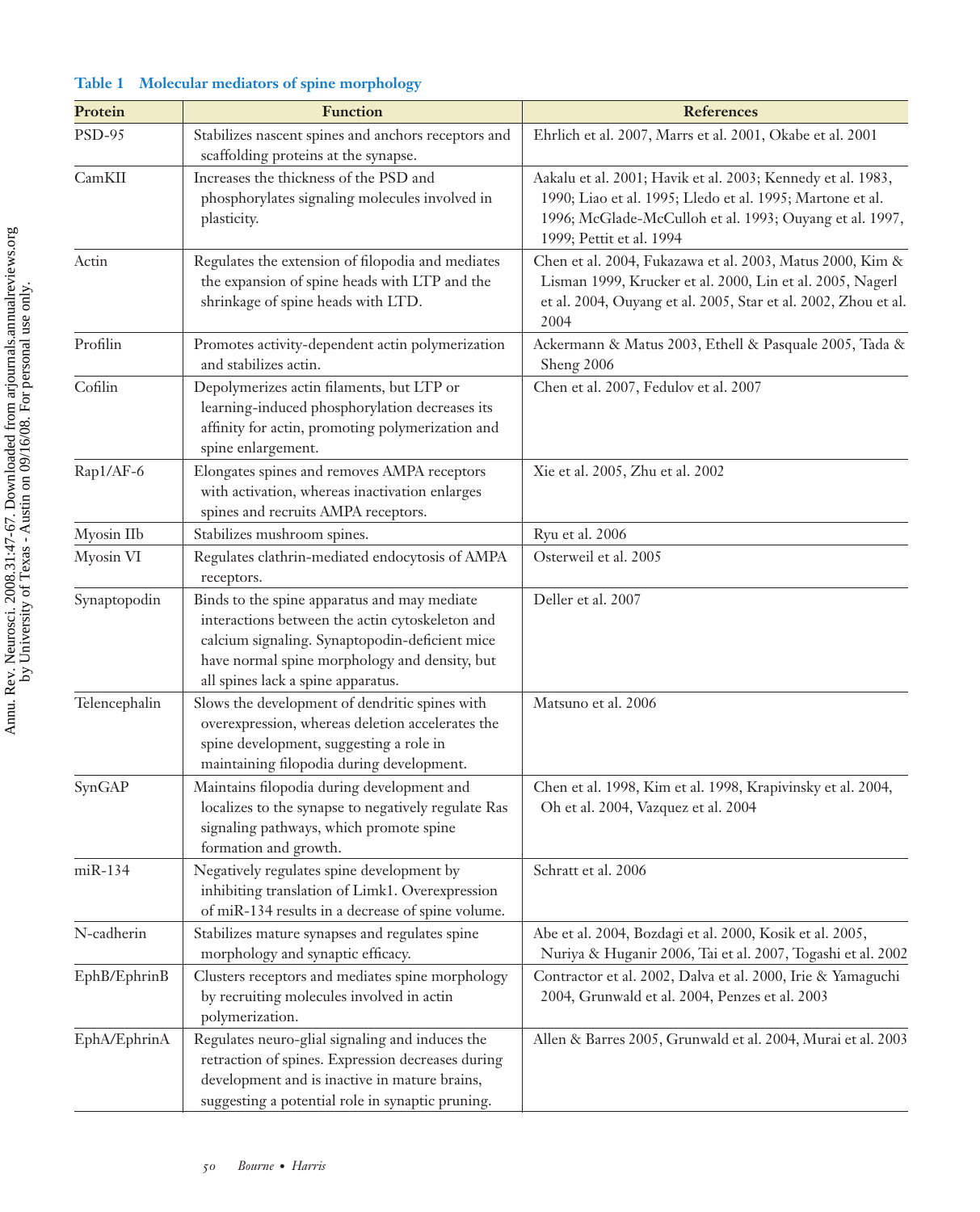Annu. Rev. Neurosci. 2008.31:47-67. Downloaded from arjournals.annualreviews.org<br>by University of Texas - Austin on 09/16/08. For personal use only. Annu. Rev. Neurosci. 2008.31:47-67. Downloaded from arjournals.annualreviews.org by University of Texas - Austin on 09/16/08. For personal use only.

spine neck (Adesnik et al. 2005, Ashby et al. 2006). AMPA receptors can also be actively removed via endocytosis during LTD (Beattie et al. 2000, Man et al. 2000, Snyder et al. 2001, Xiao et al. 2001, Lee et al. 2002, Brown et al. 2005). Both exo- and endocytic processes alter spine shape. Because the PSD's size is well correlated with spine head volume and the number of presynaptic vesicles (Harris & Stevens 1989, Harris et al. 1992), there is likely a trans-synaptic mechanism to coordinate them during plasticity (Lisman & Harris 1993, Spacek & Harris 2004).

#### **Actin Cytoskeleton**

Spine formation and morphology are regulated by actin filaments (Matus 2000, Zito et al. 2004). Filamentous actin (F-actin) forms organized bundles in spine necks, and altered polymerization-depolymerization states accompany changes in head shapes (Star et al. 2002). Induction of LTP briefly depolymerizes actin filaments (Ouyang et al. 2005), whereas maintenance of LTP and sustained spine enlargement require polymerization of F-actin (Kim & Lisman 1999, Krucker et al. 2000, Fukazawa et al. 2003, Lin et al. 2005). In contrast, LTD results in the depolymerization of actin and spine elongation or shrinkage of spine heads (Chen et al. 2004, Nagerl et al. 2004, Zhou et al. 2004). The actin cytoskeleton is regulated by actin-binding proteins (Ethell & Pasquale 2005, Tada & Sheng 2006). Profilin is a promoter of actin polymerization that could facilitate LTP-induced actin assembly and spine enlargement (Ackermann & Matus 2003). Cofilin is an actin-binding protein that causes actin depolymerization; induction of LTP or exposure to enriched environments causes phosphorylation-mediated inhibition of cofilin and promotes spine enlargement (Chen et al. 2007, Fedulov et al. 2007). Rap1 is an actin-binding protein that localizes AF-6 to the synaptic membrane, where it induces rearrangement of actin filaments and promotes removal of AMPA receptors (Xie et al. 2005) and spine elongation, a morphological correlate of

LTD (Zhu et al. 2002). Conversely, inactivation of Rap1 releases AF-6 from the synaptic membrane to regulate a different pool of actin filaments that promote recruitment of AMPA receptors to the synapse and spine enlargement with LTP (Xie et al. 2005). Myosins IIb and VI are motor proteins enriched in the PSD that translocate along, and regulate contractility of, actin filaments and spine shape (Osterweil et al. 2005, Ryu et al. 2006). Myosin VI–deficient spines have disrupted clathrin-mediated endocytosis of AMPA receptors, suggesting a role in LTD (Osterweil et al. 2005).

## **Recycling Endosomes**

LTP requires exocytosis-mediated insertion of AMPA receptors (Lu et al. 2001, Park et al. 2004, Kopec et al. 2006) and is accompanied by endocytosis of Kv4.2 subunits of voltage-gated A-type  $K^+$  channels, which enhances local dendritic excitability (Kim et al. 2007). Patches of preassembled clathrin provide hot spots of endocytosis along spine and dendritic membranes (Blanpied et al. 2002, Racz et al. 2004). Spine shape is regulated by recycling endosomes, and blocking this pathway results in significant spine loss (Park et al. 2006). Following the induction of LTP, live imaging and serial section transmission electron microscopy (ssTEM) revealed translocation into spines of endosomes having sufficient surface area to provide an abundant resource for spine growth. Two membrane pools were identified: recycling endosomes with tubules, vesicles, and clathrincoated pits or buds and large amorphous vesicular clumps (AVC). Quantification suggested that AVCs provided membrane for new or enlarged spines, and recycling endosomes maintained them. LTD results in AMPA receptor internalization and reduced spine and synapse size (Man et al. 2000, Chen et al. 2004, Nagerl et al. 2004, Zhou et al. 2004, Brown et al. 2005). Interference with this AMPA receptor internalization leads to excitotoxicity via increased sensitivity to glutamate and eventual spine loss (Halpain et al. 1998, Hasbani et al. 2001). Thus, exo- and endocytosis must maintain an **ssTEM:** serial section transmission electron microscopy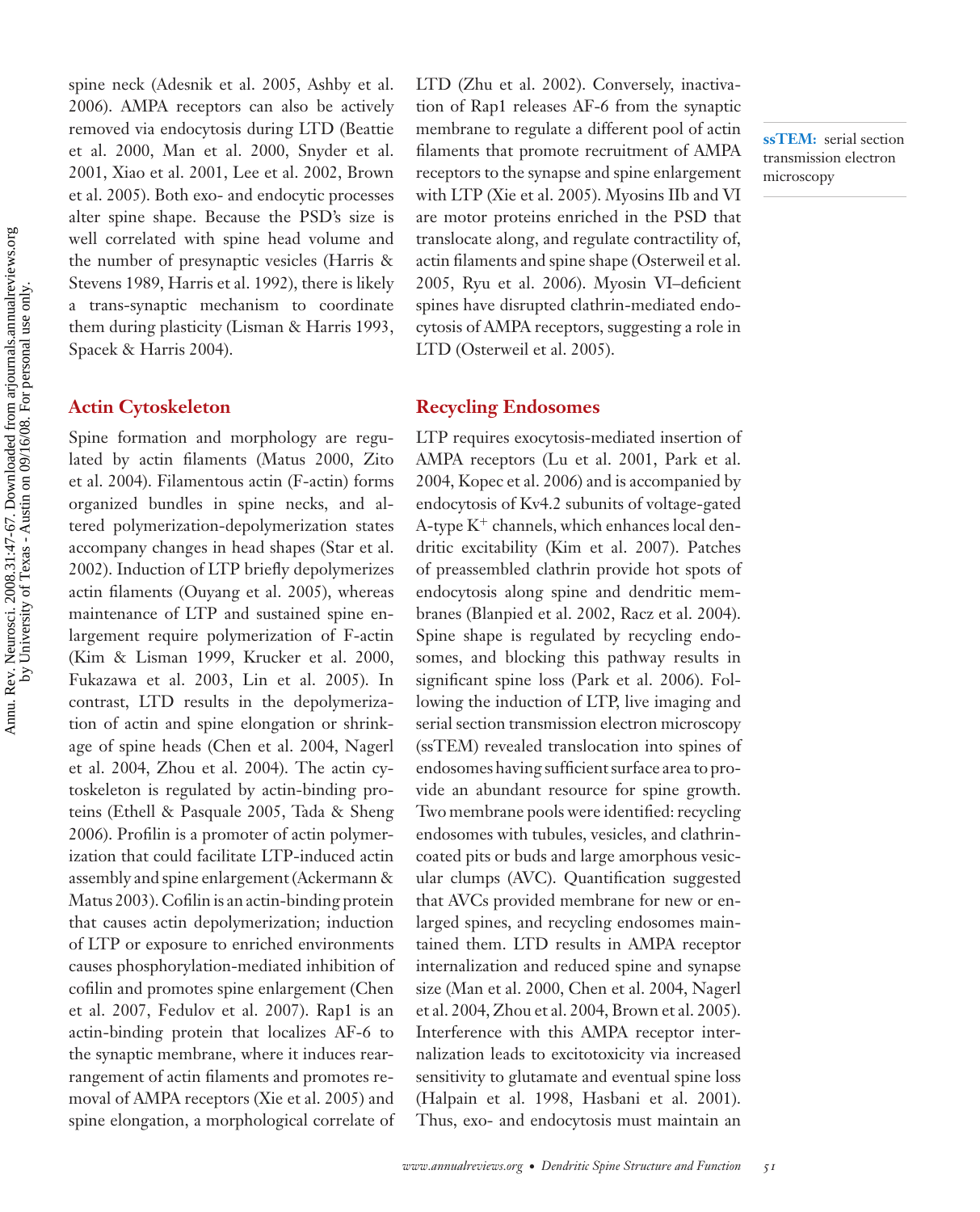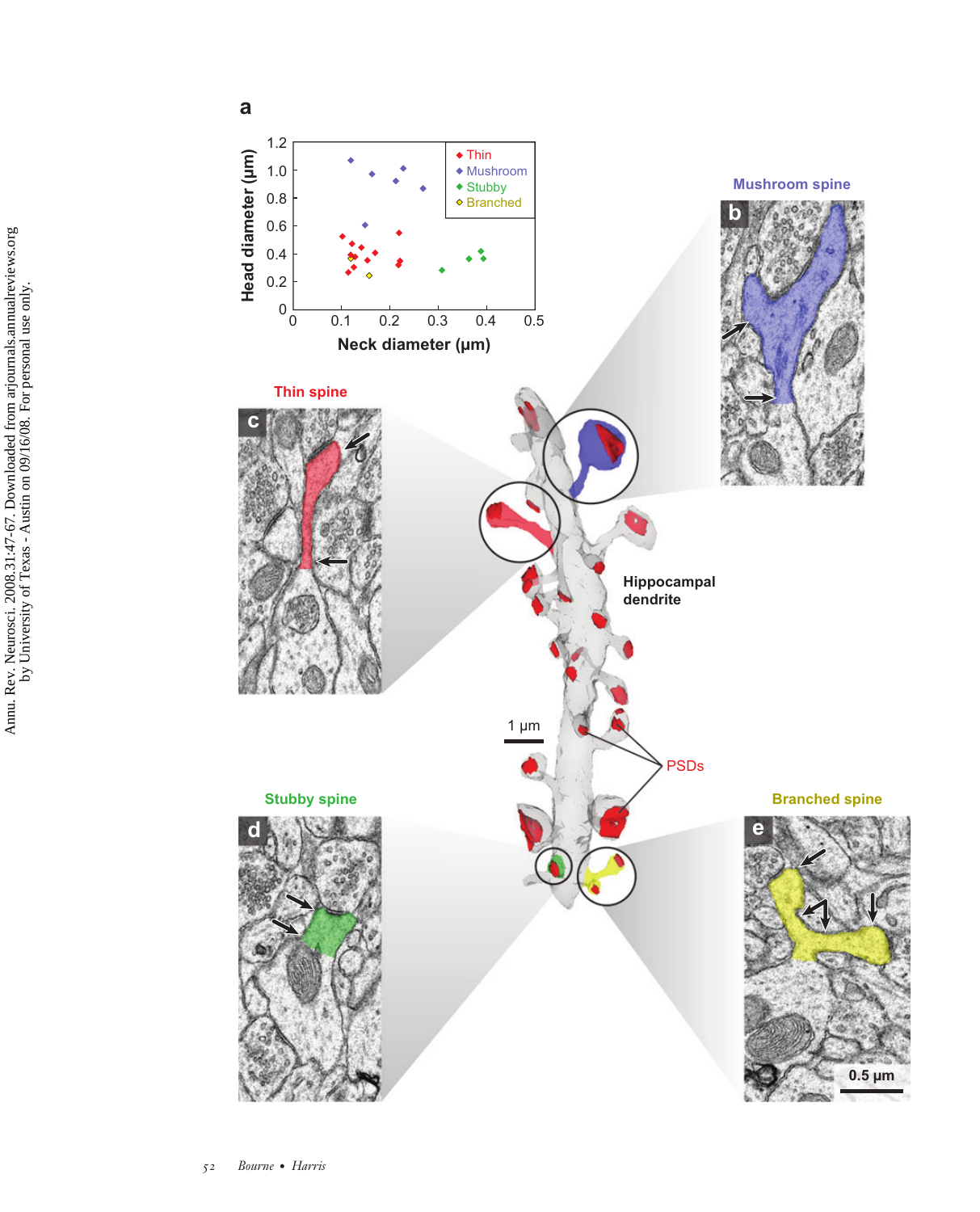Annu. Rev. Neurosci. 2008.31:47-67. Downloaded from arjournals.annualreviews.org<br>by University of Texas - Austin on 09/16/08. For personal use only. Annu. Rev. Neurosci. 2008.31:47-67. Downloaded from arjournals.annualreviews.org by University of Texas - Austin on 09/16/08. For personal use only.

activity-dependent balance to fine-tune the physiological and structural responses of spines to synaptic plasticity.

#### **Polyribosomes and Proteasomes**

Dendritic spine response to synaptic plasticity relies on spines' ability to regulate protein synthesis and degradation. Treatment with anisomycin prevents spine enlargement during LTP (Fifkova et al. 1982, Kelleher et al. 2004). Other findings show that polyribosomes, the machinery necessary to translate proteins, occur at the base of dendritic spines (Steward & Levy 1982) and preferentially redistribute into dendritic spines with enlarged heads and synapses during LTP (Ostroff et al. 2002, Bourne et al. 2007b). Which plasticityrelated proteins could be translated by these local polyribosomes to increase the PSD size? One candidate is CamKII, a cytoplasmic protein highly enriched in the PSD (Kennedy et al. 1983, 1990; Otmakhov et al. 2004). CamKII becomes autophosphorylated (Miller & Kennedy 1986) following activation and can regulate glutamate receptors both directly and indirectly long after calcium levels have returned to baseline during LTP (McGlade-McCulloh et al. 1993, Pettit et al. 1994, Liao et al. 1995, Lledo et al. 1995). Furthermore, the mRNA transcripts for CamKII are present in dendrites (Martone et al. 1996, Havik et al. 2003), and translation of CamKII is upregulated (Ouyang et al. 1997, Ouyang et al. 1999, Aakalu et al.

LTD through activation of metabotropic glutamate receptors (mGluRs) is dependent on protein synthesis in adolescent but not neonatal rats (Huber et al. 2001, Nosyreva & Huber 2005). Stimulation of mGluRs in synaptoneurosomes triggers the aggregation of polyribosomes and the translation of proteins, including the fragile X mental retardation protein (Weiler et al. 1997), although the dendritic distribution of polyribosomes following induction of LTD has not yet been examined.

2001) and more CamKII is present in the PSD after LTP (Otmakhov et al. 2004). Induction of

Rough endoplasmic reticulum (RER) and Golgi have been identified in dendrites, where they could locally synthesize and regulate integral membrane proteins (Steward & Reeves 1988, Gardiol et al. 1999, Cooney et al. 2002, Horton & Ehlers 2004, Grigston et al. 2005). One intriguing possibility is that the enigmatic spine apparatus, which occurs in ∼10%–15% of mature hippocampal spines (Spacek & Harris 1997), may also be an extension of the Golgi apparatus (Pierce et al. 2000). Localized synthesis of the GluR1 and GluR2 subunits for AMPA glutamate receptors has been demonstrated in hippocampal dendrites (Kacharmina et al. 2000, Ju et al. 2004, Grooms et al. 2006), and the mRNAs for other integral membrane and secretory proteins are found throughout the dendritic arbor (Steward & Schuman 2003).

Maintenance of LTP also relies on proteasomes to degrade proteins (Fonseca et al. 2006, Karpova et al. 2006). Lysosomes and

#### **Figure 1**

←−−−−−−−−−−−−−−−−−−−−−−−−−−−−−−−−−−−−−−−−−−−−−−−−−−−−−−−−−−−−−−−−−−−−−−−

#### **mGluR:** metabotropic glutamate receptor

Variability in spine shape and size. A three-dimensional reconstruction of a hippocampal dendrite ( *gray*) illustrating different spine shapes including mushroom (*blue*), thin (*red* ), stubby ( *green*), and branched ( *yellow*). PSDs (*red* ) also vary in size and shape. (*a*) A graph plotting the ratio of head diameters to neck diameters for the spines on the reconstructed dendrite. Spine heads were measured at their widest point parallel to the PSD, and spine necks were measured just above the base of the spine to give a uniform location of measurement across all spines. Mushroom spines (*blue diamonds*), stubby spines ( *green diamonds*), and thin spines (*red diamonds*) segregated into distinct groups. Both branches of the branched spine were of a thin shape and were situated among the thin spine dimensions ( *yellow diamonds*). (*b*) An example of a mushroom spine (*blue*) with a head diameter exceeding 0.6 microns and a narrow neck. (*c*) An example of a thin spine (*red* ) with a small head and narrow neck. (*d* ) An example of a stubby spine ( *green*) with an equal head and neck diameter and an overall length that equals its width. (*e*) An example of a branched spine  $(yelow)$  where both branches are thin spines. Scale bar =  $0.5 \mu m$ , and arrows indicate where the head and neck diameters were measured for each spine in *b*–*e*.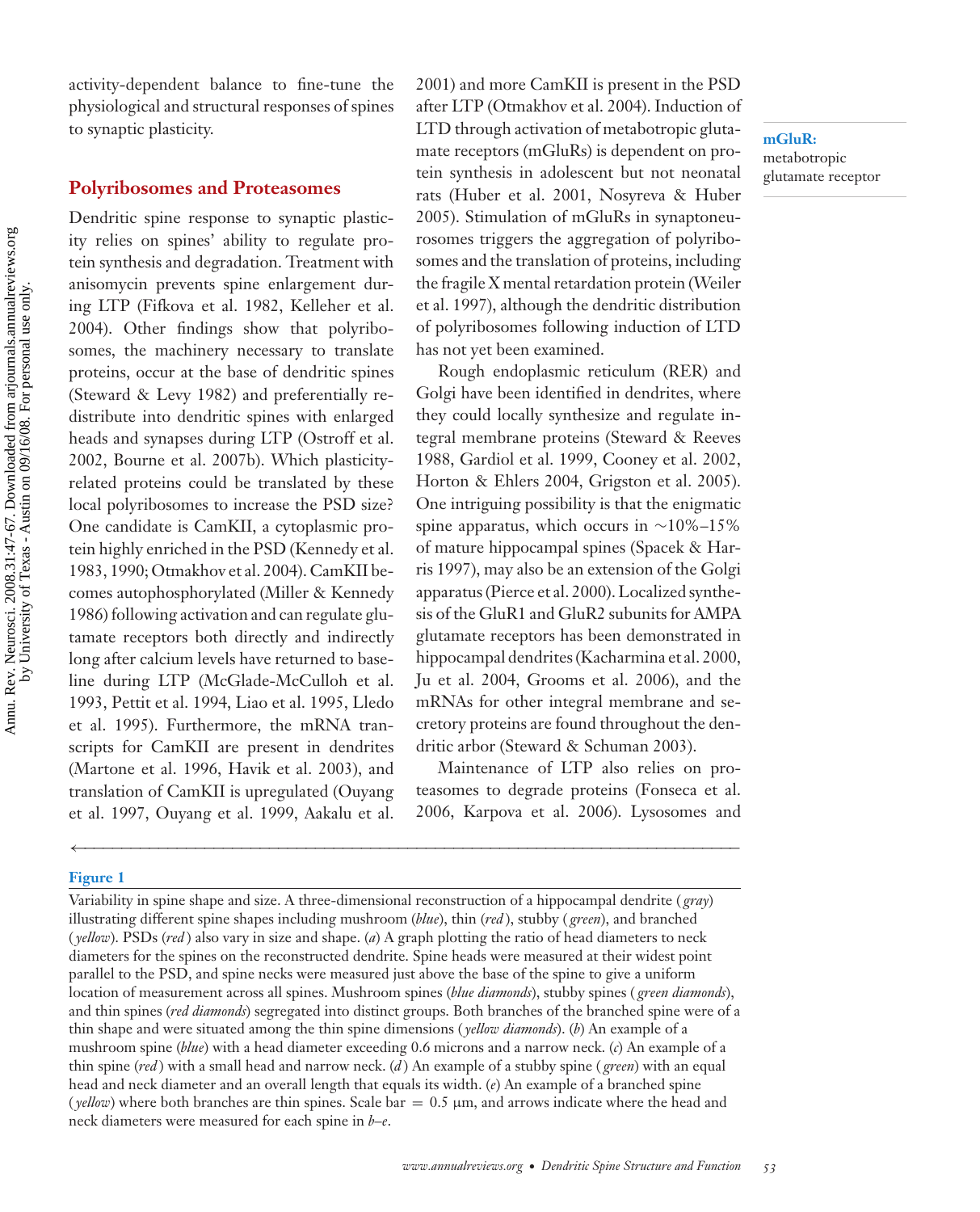**Filopodia:** dynamic protrusions from dendrites that may become spines

multivesicular bodies also occur in dendritic spines (Spacek & Harris 1997, Cooney et al. 2002). It will be interesting to learn whether the balance of protein synthesis and degradation is shifted depending on whether a synapse is potentiated or depressed.

## **SER**

Many dendritic spines contain SER, which likely regulates calcium. SER is present in all dendritic spines of cerebellar Purkinje neurons (Harris & Stevens 1988) but in less than half of cortical or hippocampal spines (Spacek 1985a, Spacek & Harris 1997). Calcium influx can trigger release from SER, thereby extending its elevation in stimulated spine heads (Sabatini et al. 2001). The elevated calcium facilitates remodeling of the actin cytoskeleton (Oertner & Matus 2005). Laminae of SER and dense-staining material form a spine apparatus in ∼10%–20% of hippocampal and cortical spines. Synaptopodin is an actin-associated protein that occurs in the spine apparatus, and mice lacking synaptopodin also lack a spine apparatus and display deficits in synaptic plasticity (Deller et al. 2007). SER can shift throughout the dendrite (Toresson & Grant 2005), and it will be interesting to learn whether these dynamics are influenced by synaptic plasticity.

#### **Mitochondria**

Mitochondria are abundant in dendritic shafts, and the ATP they produce likely diffuses into spines to provide energy for signal transduction. In contrast, mitochondria are rarely found in dendritic spines and are usually restricted to very large and complex spines, such as the branched spines or "thorny excrescences" located on proximal dendrites of CA3 pyramidal cells (Chicurel & Harris 1992). In cultured neurons from area CA1, mitochondria occasionally migrate into some dendritic spines during periods of intense synaptic remodeling (Li et al. 2004). The enzymes involved in the glycolic generation and regulation of ATP have been

localized to isolated PSDs, suggesting a mechanism for direct synthesis of ATP at individual synapses even in the absence of mitochondria in spines (Rogalski-Wilk & Cohen 1997, Wu et al. 1997). Synaptic ATP could provide an energy source for signaling via protein kinases found at the PSD, such as protein kinase A, protein kinase C, and CamKII, and for local protein synthesis by polyribosomes. Although enzymes localized to the PSD are a potentially important source of ATP, it would be interesting to know whether the distances between dendritic mitochondria and spines are altered in response to input-specific plasticity, such as LTP and LTD.

## **THE FORMATION AND STABILIZATION OF NEW SPINES**

New spines are formed in the hippocampus during development and some forms of adult plasticity. Filopodia are nonsynaptic or multisynaptic, actin-rich protrusions with pointy tips (Fiala et al. 1998) that tend to be transient and last ∼10 min during development (Ziv & Smith 1996). With maturation, the density of the neuropil increases and additional mechanisms may be required for new spines to find, compete for, and maintain presynaptic partners.

#### **Development**

During the first few weeks of postnatal life, hippocampal dendrites have numerous filopodia (Papa & Segal 1996, Ziv & Smith 1996, Fiala et al. 1998). Some filopodia become spines with synapses (Marrs et al. 2001), whereas others withdraw into the dendrite to form synapses on the dendritic shaft (Fiala et al. 1998, Marrs et al. 2001). These shaft synapses either reemerge as spines or are preferentially eliminated later in life (Harris 1999, Bourne & Harris 2007).

Stabilization of hippocampal spines requires assembly of pre- and postsynaptic elements, although the timing of these events may vary (Harris et al. 2003, Ostroff & Harris 2004, Risher et al. 2006, Nagerl et al. 2007). Dense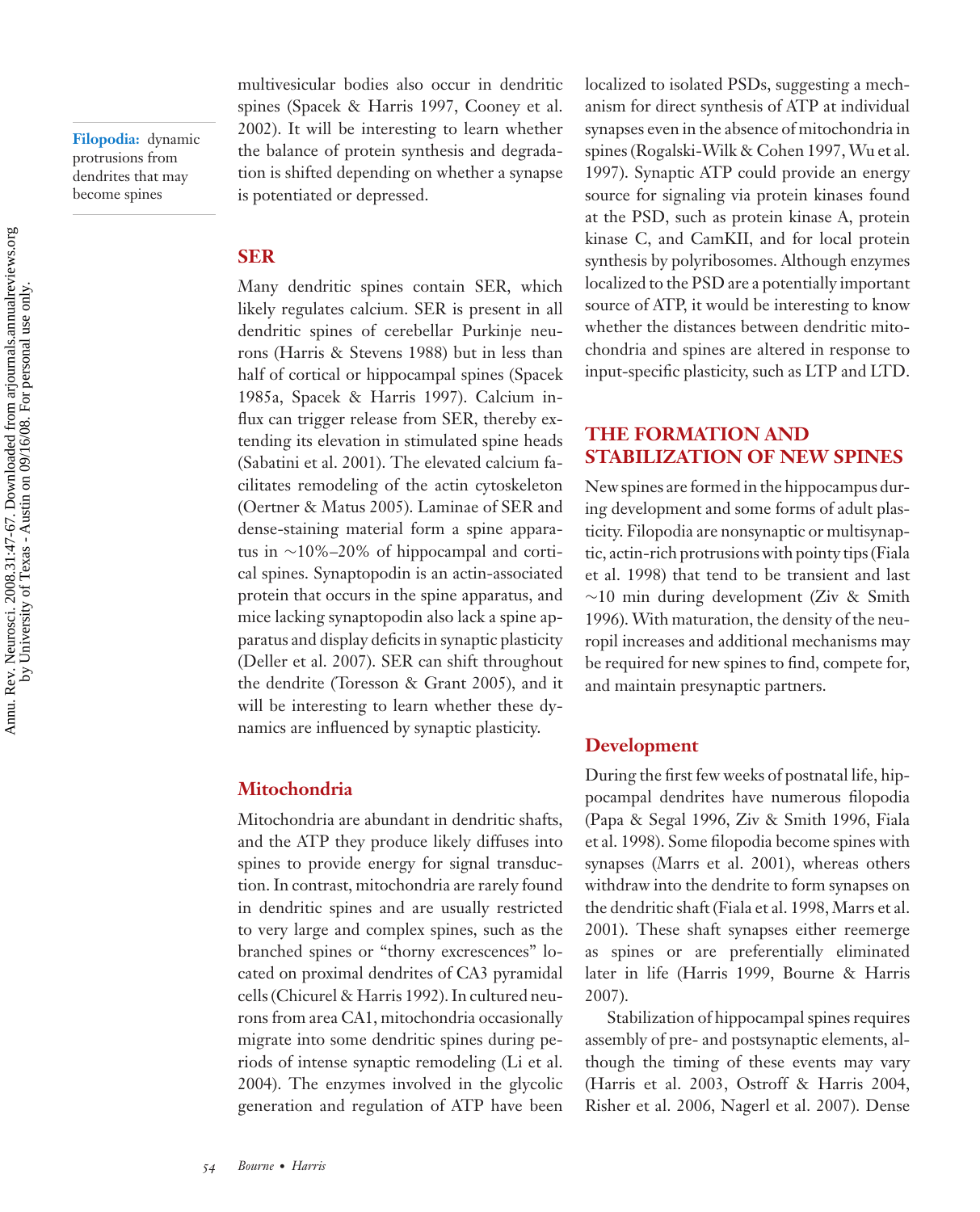core vesicles containing piccolo and bassoon appear in axonal processes within 2 days and cluster along dendritic profiles by 4 days in vitro in cultured hippocampal neurons, which suggests that presynaptic active zones are prepackaged (Zhai et al. 2001, Shapira et al. 2003). PSD-95 is necessary to stabilize the spine, as evidenced by RNAi knockdowns that cause spine loss (Ehrlich et al. 2007). Assembly of PSD-95 is spatially and temporally correlated with spine morphogenesis (Marrs et al. 2001) and the clustering of presynaptic vesicle proteins (Okabe et al. 2001). Stabilization of dendritic spines also relies on the insertion and activation of glutamate receptors; AMPA receptor activation in particular decreases spine motility and stabilizes spine shape (Fischer et al. 2000). Blocking NMDA receptor signaling does not affect the emergence or density of spines during development (Rao & Craig 1997, Kirov et al. 2004a, Alvarez et al. 2007), but knocking down NMDA receptors through RNA interference (RNAi) results in increased spine motility and eventual elimination (Alvarez et al. 2007).

Synaptogenesis requires that filopodia be maintained long enough to find appropriate presynaptic partners. Telencephalin is an adhesion molecule of the Ig superfamily and SynGAP is a Ras-GTPase activating protein; both of these proteins maintain filopodia in a dynamic state during synaptogenesis, and mice deficient in either protein show accelerated spine development and larger spine heads (Vazquez et al. 2004, Matsuno et al. 2006). Once filopodia become spines, telencephalin relocates to the dendritic shaft and is replaced with adhesion molecules, N-cadherin and αcatenin, which stabilize the new spine (Bozdagi et al. 2000, Togashi et al. 2002, Abe et al. 2004). SynGAP remains at the synapse and is bound to PSD-95 through its PDZ (PSD-95/Discs large/zona occludens-1) domain (Chen et al. 1998, Kim et al. 1998). Activation of NMDA receptors alters the phosphorylation state of different SynGAP isoforms, linking NMDA receptor activation and Ras signaling pathways

(Chen et al. 1998, Krapivinsky et al. 2004, Oh et al. 2004).

Spinogenesis is also regulated by micro-RNAs, small noncoding RNAs that control the translation of messenger RNAs. miR-134 is a brain-specific microRNA localized to dendritic spines that negatively regulates spine size by inhibiting protein kinase Limk1 translation (Schratt et al. 2006). Treatment with brainderived neurotrophic factor (BDNF) relieves miR-134-mediated inhibition of Limk1 translation, which suggests that synaptic stimuli and extracellular signals can regulate spine development through local translation mechanisms.

## **Spinogenesis in the Mature Hippocampus**

Filopodia are rarely observed in the mature hippocampus; however, blocking synaptic transmission in mature hippocampal slices triggers filopodia and new spines in an apparent attempt to compensate for the loss of synaptic input (Kirov & Harris 1999). Chilling hippocampal slices during preparation results in an immediate disappearance of spines, but upon rewarming new spines proliferate beyond levels found in vivo (Kirov et al. 1999, Kirov et al. 2004b). Instead, if slices are prepared rapidly at room temperature, then spine density matches that found in perfusion-fixed hippocampus even several hours later (Bourne et al. 2007a). Hibernating ground squirrels also show substantial spine loss at near-freezing temperatures, but rapid spinogenesis occurs within minutes of awakening and return to warmer body temperatures (Popov et al. 1992, Popov & Bocharova 1992). Telencephalin levels remain high in adulthood, suggesting an ongoing involvement in transforming filopodia to new spines in the mature brain (Matsuno et al. 2006).

## **Adhesion and Trans-Synaptic Signaling**

Cell-adhesion molecules, such as N-cadherins, catenins, neurexins, and neuroligins, and Ephs **RNAi:** ribonucleic acid interference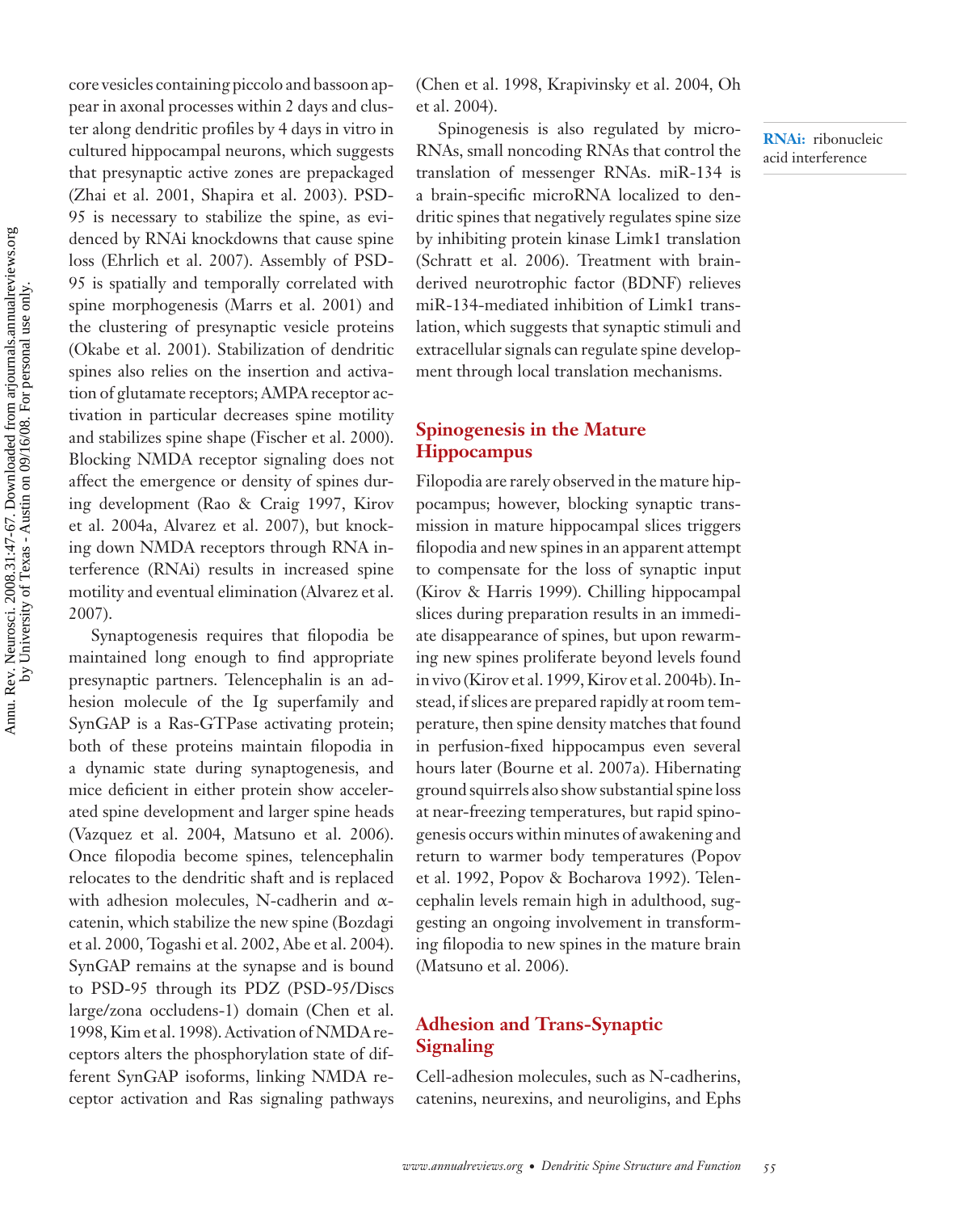and ephrins begin to cluster on the pre- and postsynaptic sides and help stabilize the nascent spines and their synapses (Calabrese et al. 2006). N-cadherin is an adhesive molecule that links pre- and postsynaptic elements through calcium-dependent homophilic interactions. N-cadherin and β-catenin form a calciumregulated complex with AMPA receptors, and overexpression of N-cadherin increases the surface expression of the AMPA receptor subunit GluR1 (Nuriya & Huganir 2006, Tai et al. 2007). NMDA receptor activation increases the concentration of unphosphorylated β-catenin and inhibits endocytosis of N-cadherin (Tai et al. 2007). N-cadherin also regulates spine morphology via its binding proteins,  $\alpha$ - and  $\beta$ catenin, which interact with the actin cytoskeleton (Kosik et al. 2005). Thus synaptic activity stabilizes synapse structure via N-cadherin, which in turn recruits AMPA receptors and maintains synaptic efficacy. Prolonged stability of N-cadherin abolishes NMDA receptor– induced LTD, perhaps because N-cadherin prevents the internalization of AMPA receptors associated with synaptic depression (Tai et al. 2007).

Eph receptor–ephrin binding results in multimeric clusters that bridge juxtaposed cell surfaces and mediate cell-cell adhesion and bidirectional signaling. Trans-endocytosis of the eph-ephrin complex loosens the adhesion between the pre- and postsynaptic elements, which may permit structural synaptic plasticity. EphB receptors directly associate with NMDA receptors at synapses, and ephrinBinduced activation of EphB receptors causes NMDA receptor clustering (Dalva et al. 2000). At the mossy fiber synapse in CA3, postsynaptic EphB2 receptors interact with a PDZ-domain protein, glutamate receptor interacting protein (GRIP), to mediate AMPA receptor-dependent LTP (Contractor et al. 2002). EphB2 also associates with the GTP exchange factors intersectin and kalirin (Penzes et al. 2003, Irie & Yamaguchi 2004). The intersectin-Cdc42- Wasp-actin and kalirin-Rac-Pak-actin pathways may regulate the EphB receptor–mediated morphogenesis and maturation of dendritic spines in cultured hippocampal and cortical neurons. Perhaps the interaction of presynaptic ephrins with postsynaptic Eph receptors coordinates the establishment of the well-known correlation between presynaptic vesicle number and postsynaptic size during structural synaptic plasticity.

Trans-synaptic signaling may also be mediated by the formation of spinules. Spinules are double-membrane structures that emerge primarily from dendritic spines into presynaptic or neighboring axons or astroglial processes (Spacek & Harris 2004). Spinules are likely involved in active trans-endocytosis, as evidenced by the presence of clathrin-like coats along the cytoplasmic surface of the engulfing structure, such as the presynaptic axons, across from the spinule tip. In particular, this transendocytosis could be the morphological correlate of retrograde signaling via cell surface molecules such as Ephs and ephrins, which must remain in the plasma membrane while signaling. Spinules may also be involved in remodeling the postsynaptic membrane, as suggested by their transient increase shortly after LTP induction (Applegate & Landfield 1988, Schuster et al. 1990, Geinisman et al. 1993, Toni et al. 1999).

#### **Perisynaptic Astroglia**

The development and stabilization of synapses also require astroglia (Allen & Barres 2005). Astroglia form nonoverlapping domains in the hippocampus and cortex, and a single astrocyte contacts hundreds of dendrites and thousands of synapses, which suggests that it coordinates multiple neuronal networks (Bushong et al. 2002, Halassa et al. 2007). Transient interactions between the ephrin-A3 ligand and the EphA4 receptor regulate the structure of excitatory synaptic connections through neuroglial cross talk (Murai et al. 2003, Grunwald et al. 2004). Activation of EphA4 by ephrin-A3 induces spine retraction, whereas inhibiting ephrin/EphA4 interactions distorts spine shape and organization (Murai et al. 2003). Expression of EphA4 decreases during maturation,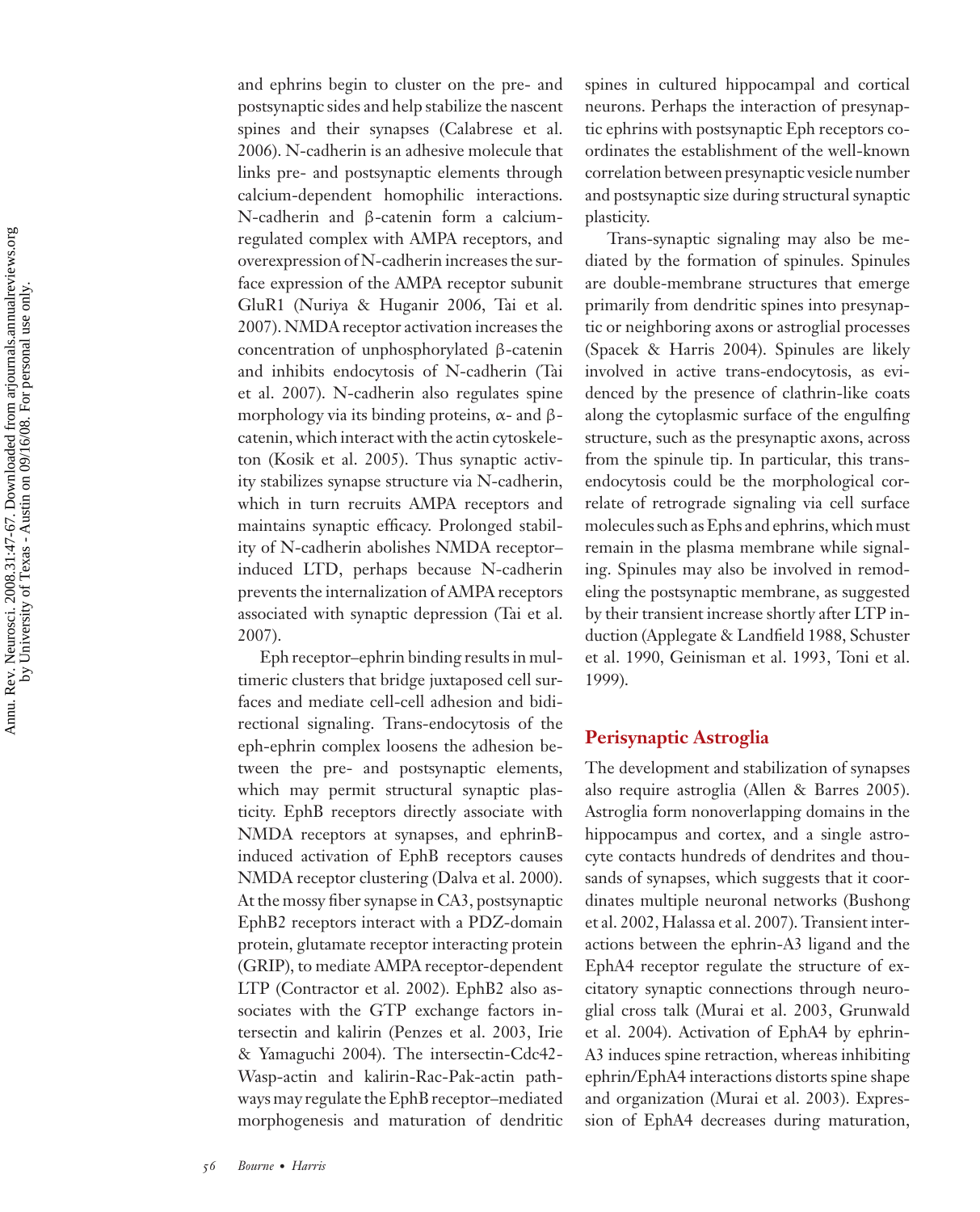suggesting its role in synaptic elimination and connection refinement. Astrocytes also secrete soluble factors such as thrombospondins and cholesterol, which influence spine formation and synapse maturation (Ullian et al. 2004, Christopherson et al. 2005). In the mature neocortex and hippocampus, fewer than half the synapses have perisynaptic astroglial processes (Spacek 1985b, Ventura & Harris 1999); however, synapses with astroglial processes at their perimeter are larger and presumably more effective than those without (Witcher et al. 2007). Synapse size is associated with the presence of an astroglial process juxtaposed to the postsynaptic spine and/or the synaptic cleft, not with the degree to which the astroglial process surrounds the synapse. Even the largest hippocampal or neocortical synapses might have only a small fraction of their perimeters surrounded by an astroglial process, which suggests that cross talk via spillover of neurotransmitters between synapses might be functionally significant. Thus, interactions between cell surface molecules and the release of various soluble factors by astroglia may be crucially important to the turnover and enlargement of spines observed with synaptic plasticity.

## **CONCLUSIONS**

Modern molecular biology, electrophysiology, and imaging studies have provided many insights into the mechanisms of the morphological alterations undergone by dendritic spines during development and synaptic plasticity. Nevertheless, fundamental structural questions remain. Presently, only three-dimensional (3D) reconstruction from ssTEM provides sufficient resolution to determine how intrinsic and extrinsic factors might interact to control the structure and function of spines and synapses. Advances in imaging and computing technologies may soon provide resources to reconstruct entire neural circuits (e.g., projectomes or connectomes; Kasthuri & Lichtman 2007). It is not sufficient, however, to have just the wiring diagram because we also need to know what controls the switches. Determining the extrinsic factors that regulate connectivity along dendrites and axons and the intrinsic factors that regulate the availability of core subcellular structures required to build and maintain synapses is necessary to formulate a comprehensive understanding of neural circuits that underlie perception, memory, and cognition.

### **SUMMARY POINTS**

- 1. Dendritic spines are complex biochemical compartments that integrate individual synaptic inputs into complex neural networks.
- 2. Dendritic spines in the hippocampus undergo genesis, elimination, and structural modification in response to a variety of stimuli.
- 3. Spines coordinate the activation of glutamate receptors with calcium regulation, cytoskeletal remodeling, membrane trafficking, protein synthesis and degradation, and trans-synaptic signaling.
- 4. The dynamic balance of the molecular machinery within spines is manifested by morphological changes in spine shape and density and by the translocation of necessary organelles into and out of spines.
- 5. Although light level microscopy can provide information on real-time dynamics of spines and proteins, ssTEM is required to detect small but crucial changes in spine dimensions and interspine spacing and the presence and distribution of subcellular organelles and perisynaptic astroglia.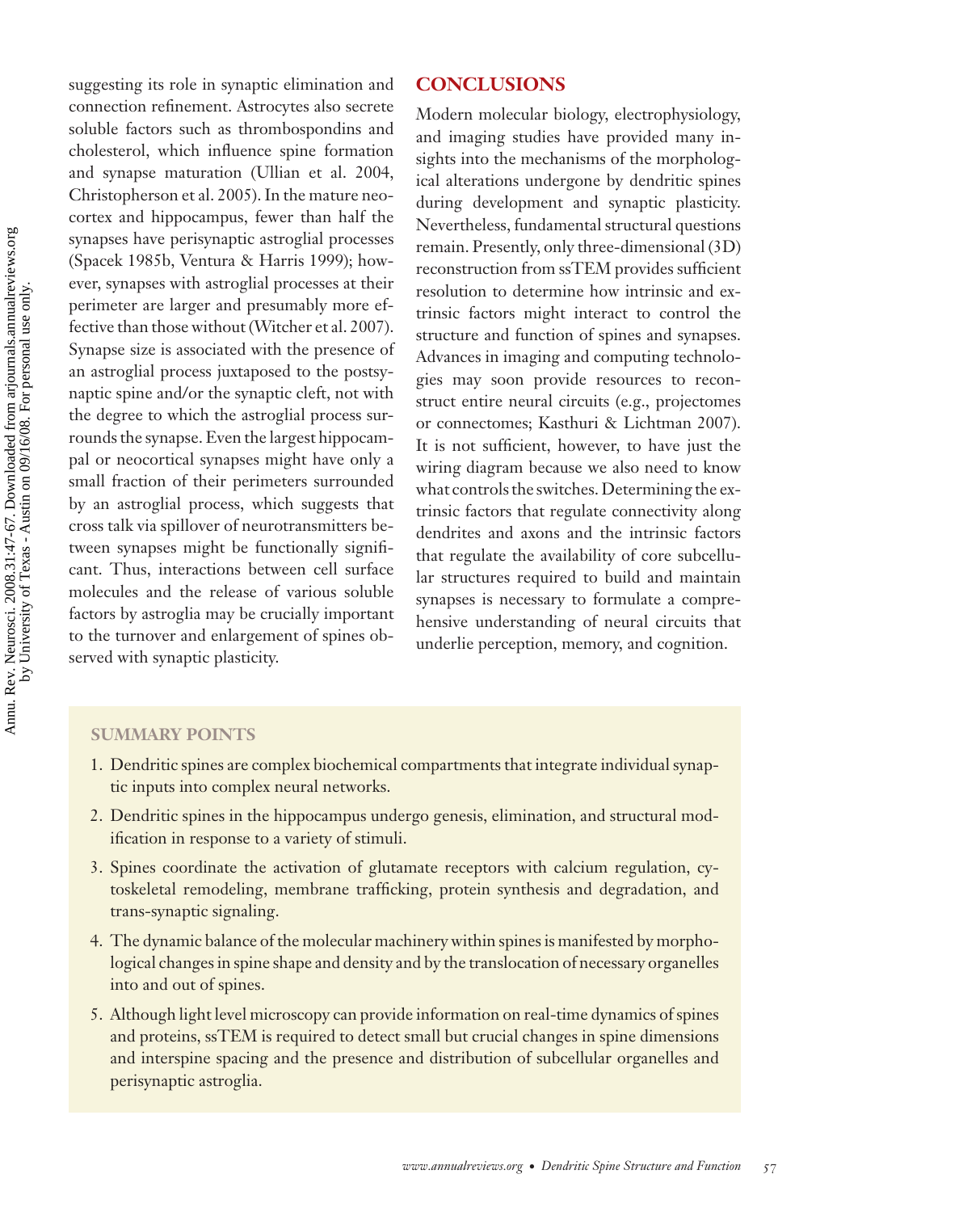#### **FUTURE ISSUES**

- 1. Investigators must determine whether the mechanisms underlying the outgrowth and stabilization of new spines during plasticity in the mature hippocampus are the same as those regulating synaptogenesis during development.
- 2. We must also refine the methods used to correlate gross morphological changes observed at the light level with subtle ultrastructural changes observed with ssTEM and develop new strategies to label individual cells, dendrites, and spines in an unobtrusive manner.

## **DISCLOSURE STATEMENT**

The authors are not aware of any biases that might be perceived as affecting the objectivity of this review.

### **ACKNOWLEDGMENTS**

This work was supported by NIH grants NS21184, NS33574, and EB002170 to K.M.H.

#### LITERATURE CITED

- Aakalu G, Smith WB, Nguyen N, Jiang C, Schuman EM. 2001. Dynamic visualization of local protein synthesis in hippocampal neurons. *Neuron* 30(2):489–502
- Abe K, Chisaka O, Van Roy F, Takeichi M. 2004. Stability of dendritic spines and synaptic contacts is controlled by alpha N-catenin. *Nat. Neurosci*. 7(4):357–63
- Ackermann M, Matus A. 2003. Activity-induced targeting of profilin and stabilization of dendritic spine morphology. *Nat. Neurosci*. 6(11):1194–200
- Adesnik H, Nicoll RA, England PM. 2005. Photoinactivation of native AMPA receptors reveals their real-time trafficking. *Neuron* 48(6):977–85
- Allen NJ, Barres BA. 2005. Signaling between glia and neurons: focus on synaptic plasticity. *Curr. Opin. Neurobiol*. 15(5):542–48
- Alvarez VA, Ridenour DA, Sabatini BL. 2007. Distinct structural and ionotropic roles of NMDA receptors in controlling spine and synapse stability. *J. Neurosci*. 27(28):7365–76
- Alvarez VA, Sabatini BL. 2007. Anatomical and physiological plasticity of dendritic spines. *Annu. Rev. Neurosci*. 30:79–97
- Applegate MD, Landfield PW. 1988. Synaptic vesicle redistribution during hippocampal frequency potentiation and depression in young and aged rats. *J. Neurosci*. 8(4):1096– 111
- Ashby MC, Maier SR, Nishimune A, Henley JM. 2006. Lateral diffusion drives constitutive exchange of AMPA receptors at dendritic spines and is regulated by spine morphology. *J. Neurosci*. 26(26):7046–55
- Beattie EC, Carroll RC, Yu X, Morishita W, Yasuda H, et al. 2000. Regulation of AMPA receptor endocytosis by a signaling mechanism shared with LTD. *Nat. Neurosci*. 3(12):1291– 300
- Blanpied TA, Scott DB, Ehlers MD. 2002. Dynamics and regulation of clathrin coats at specialized endocytic zones of dendrites and spines. *Neuron*. 36(3):435–49
- Bourne J, Harris KM. 2007. Do thin spines learn to be mushroom spines that remember? *Curr*. *Opin. Neurobiol*. 17(3):381–86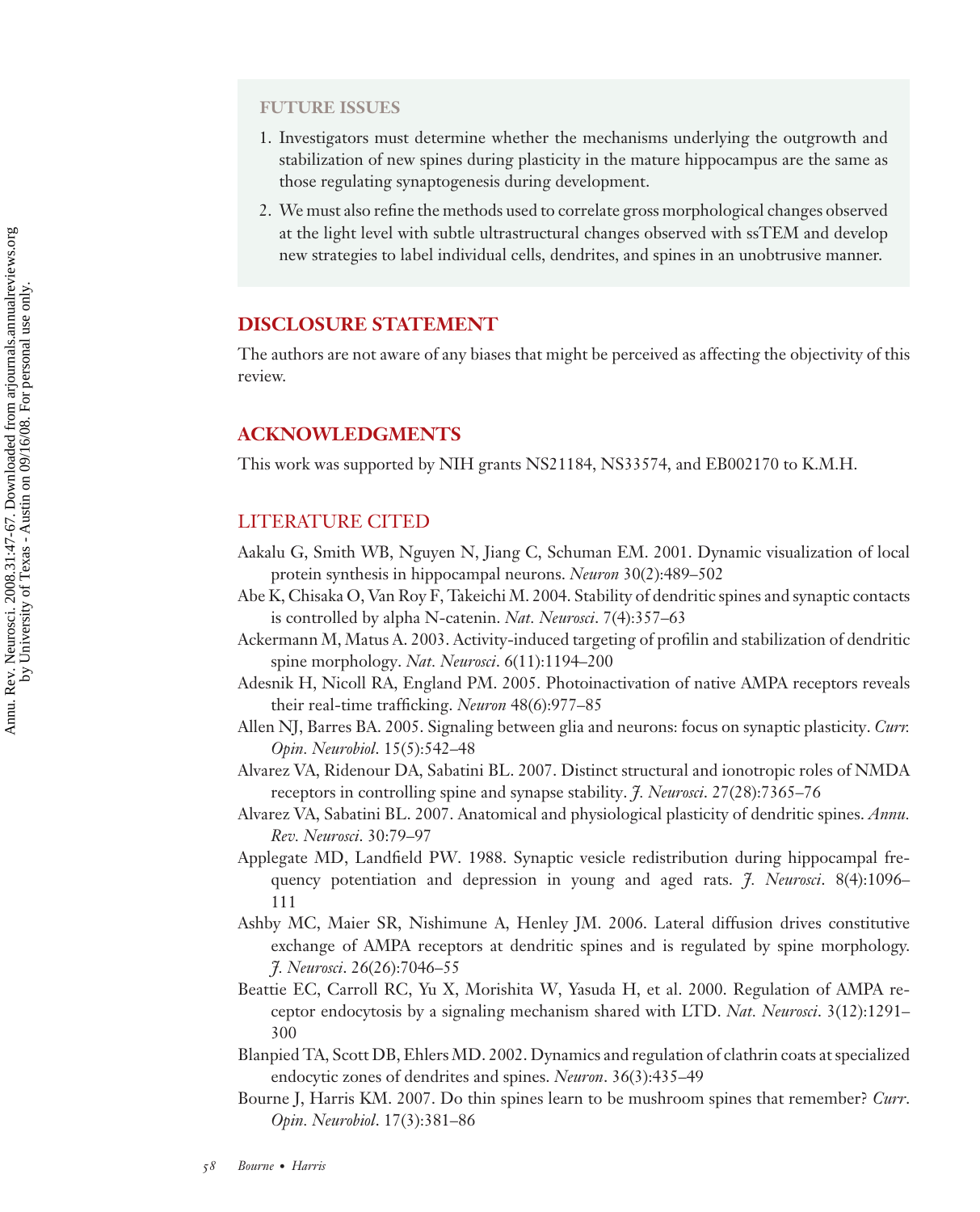- Bourne JN, Kirov SA, Sorra KE, Harris KM. 2007a. Warmer preparation of hippocampal slices prevents synapse proliferation that might obscure LTP-related structural plasticity. *Neuropharmacology*. 52(1):55–59
- Bourne JN, Sorra KE, Hurlburt J, Harris KM. 2007b. Polyribosomes are increased in spines of CA1 dendrites 2 h after the induction of LTP in mature rat hippocampal slices. *Hippocampus*.  $17(1):1-4$
- Bozdagi O, Shan W, Tanaka H, Benson DL, Huntley GW. 2000. Increasing numbers of synaptic puncta during late-phase LTP: N-cadherin is synthesized, recruited to synaptic sites, and required for potentiation. *Neuron*. 28(1):245–59
- Brown TC, Tran IC, Backos DS, Esteban JA. 2005. NMDA receptor-dependent activation of the small GTPase Rab5 drives the removal of synaptic AMPA receptors during hippocampal LTD. *Neuron* 45(1):81–94
- Bushong EA, Martone ME, Jones YZ, Ellisman MH. 2002. Protoplasmic astrocytes in CA1 stratum radiatum occupy separate anatomical domains. *J. Neurosci*. 22(1):183–92
- Calabrese B, Wilson MS, Halpain S. 2006. Development and regulation of dendritic spine synapses. *Physiology* 21:38–47
- Cesa R, Strata P. 2005. Axonal and synaptic remodeling in the mature cerebellar cortex. *Prog. Brain Res.* 148:45–56
- Chen HJ, Rojas-Soto M, Oguni A, Kennedy MB. 1998. A synaptic Ras-GTPase activating protein (p135 SynGAP) inhibited by CaM kinase II. *Neuron* 20(5):895–904
- Chen LY, Rex CS, Casale MS, Gall CM, Lynch G. 2007. Changes in synaptic morphology accompany actin signaling during LTP. *J. Neurosci.* 27(20):5363–72
- Chen YC, Bourne J, Pieribone VA, Fitzsimonds RM. 2004. The role of actin in the regulation of dendritic spine morphology and bidirectional synaptic plasticity. *NeuroReport* 15(5):829– 32
- Chicurel ME, Harris KM. 1992. Three-dimensional analysis of the structure and composition of CA3 branched dendritic spines and their synaptic relationships with mossy fiber boutons in the rat hippocampus. *J. Comp. Neurol.* 325:169–82
- Christopherson KS, Ullian EM, Stokes CC, Mullowney CE, Hell JW, et al. 2005. Thrombospondins are astrocyte-secreted proteins that promote CNS synaptogenesis. *Cell* 120(3):421–33
- Contractor A, Rogers C, Maron C, Henkemeyer M, Swanson GT, Heinemann SF. 2002. Trans-synaptic Eph receptor-ephrin signaling in hippocampal mossy fiber LTP. *Science* 296(5574):1864–69
- Cooney JR, Hurlburt JL, Selig DK, Harris KM, Fiala JC. 2002. Endosomal compartments serve multiple hippocampal dendritic spines from a widespread rather than a local store of recycling membrane. *J. Neurosci.* 22(6):2215–24
- Dalva MB, Takasu MA, Lin MZ, Shamah SM, Hu L, et al. 2000. EphB receptors interact with NMDA receptors and regulate excitatory synapse formation. *Cell* 103(6):945–56
- Deller T, Bas Orth C, Del Turco D, Vlachos A, Burbach GJ, et al. 2007. A role for synaptopodin and the spine apparatus in hippocampal synaptic plasticity. *Ann. Anat.* 189(1):5–16
- Dhanrajan TM, Lynch MA, Kelly A, Popov VI, Rusakov DA, Stewart MG. 2004. Expression of long-term potentiation in aged rats involves perforated synapses but dendritic spine branching results from high-frequency stimulation alone. *Hippocampus* 14:255–64
- Ehrlich I, Klein M, Rumpel S, Malinow R. 2007. PSD-95 is required for activity-driven synapse stabilization. *Proc. Natl. Acad. Sci. USA* 104(10):4176–81
- Engert F, Bonhoeffer T. 1999. Dendritic spine changes associated with hippocampal long-term synaptic plasticity. *Nature* 399(6731):66–70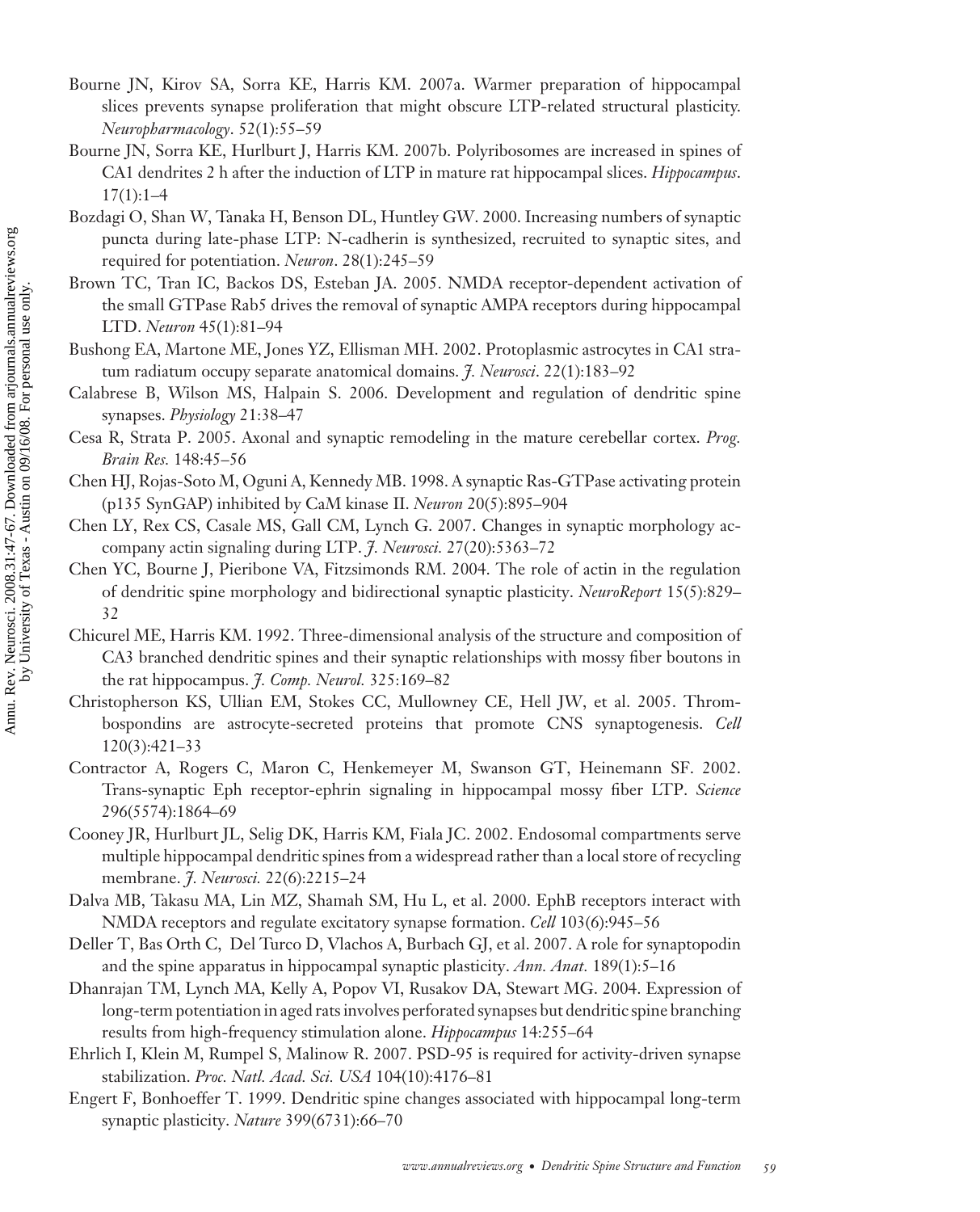- Ethell IM, Pasquale EB. 2005. Molecular mechanisms of dendritic spine development and remodeling. *Prog. Neurobiol.* 75:161–205
- Fedulov V, Rex CS, Simmons DA, Palmer L, Gall CM, Lynch G. 2007. Evidence that longterm potentiation occurs within individual hippocampal synapses. *J. Neurosci.* 27(30):8031– 39
- Fiala JC, Allwardt B, Harris KM. 2002. Dendritic spines do not split during hippocampal LTP or maturation. *Nat. Neurosci.* 5(4):297–98
- Fiala JC, Feinberg M, Popov V, Harris KM. 1998. Synaptogenesis via dendritic filopodia in developing hippocampal area CA1. *J. Neurosci.* 18(21):8900–11
- Fifkova E, Anderson CL, Young SJ, Van Harreveld A. 1982. Effect of anisomycin on stimulationinduced changes in dendritic spines of the dentate granule cells. *J. Neurocytol.* 11(2):183–210
- Fischer M, Kaech S, Wagner U, Brinkhaus H, Matus A. 2000. Glutamate receptors regulate actin-based plasticity in dendritic spines. *Nat. Neurosci.* 3(9):887–94
- Fonseca R, Vabulas RM, Hartl FU, Bonhoeffer T, Nagerl UV. 2006. A balance of protein synthesis and proteasome-dependent degradation determines the maintenance of LTP. *Neuron* 52(2):239–45
- Fukazawa Y, Saitoh Y, Ozawa F, Ohta Y, Mizuno K, Inokuchi K. 2003. Hippocampal LTP is accompanied by enhanced F-actin content within the dendritic spine that is essential for late LTP maintenance in vivo. *Neuron* 38(3):447–60
- Gardiol A, Racca C, Triller A. 1999. Dendritic and postsynaptic protein synthetic machinery. *J. Neurosci.* 19(1):168–79
- Geinisman Y, de Toledo-Morrell L, Morrell F. 1991. Induction of long-term potentiation is associated with an increase in the number of axospinous synapses with segmented postsynaptic densities. *Brain Res.* 566(1–2):77–88
- Geinisman Y, de Toledo-Morrell L, Morrell F, Heller RE, Rossi M, Parshall RF. 1993. Structural synaptic correlate of long-term potentiation: formation of axospinous synapses with multiple, completely partitioned transmission zones. *Hippocampus* 3(4):435–45
- Grigston JC, VanDongen HM, McNamara JO II, VanDongen AM. 2005. Translation of an integral membrane protein in distal dendrites of hippocampal neurons. *Eur. J. Neurosci.* 21(6):1457–68
- Grooms SY, Noh KM, Regis R, Bassell GJ, Bryan MK, et al. 2006. Activity bidirectionally regulates AMPA receptor mRNA abundance in dendrites of hippocampal neurons. *J. Neurosci.* 26(32):8339–51
- Grunwald IC, Korte M, Adelmann G, Plueck A, Kullander K, et al. 2004. Hippocampal plasticity requires postsynaptic ephrinBs. *Nat. Neurosci.* 7(1):33–40
- Halassa MM, Fellin T, Takano H, Dong J-H, Haydon PG. 2007. Synaptic islands defined by the territory of a single astrocyte. *J. Neurosci.* 27(24):6473–77
- Halpain S, Hipolito A, Saffer L. 1998. Regulation of F-actin stability in dendritic spines by glutamate receptors and calcineurin. *J. Neurosci.* 18(23):9835–44
- Harris KM. 1999. Structure, development, and plasticity of dendritic spines. *Curr. Opin. Neurobiol.* 9:343–48
- Harris KM, Fiala JC, Ostroff L. 2003. Structural changes at dendritic spine synapses during long-term potentiation. *Philos. Trans. R. Soc. London B Biol. Sci* 358(1432):745–48
- Harris KM, Jensen FE, Tsao B. 1992. Three-dimensional structure of dendritic spines and synapses in rat hippocampus (CA1) at postnatal day 15 and adult ages: implications for the maturation of synaptic physiology and long-term potentiation. *J. Neurosci.* 12(7):2685–705
- Harris KM, Perry E, Bourne J, Feinberg M, Ostroff L, Hurlburt J. 2006. Uniform serial sectioning for transmission electron microscopy. *J. Neurosci.* 26(47):12101–3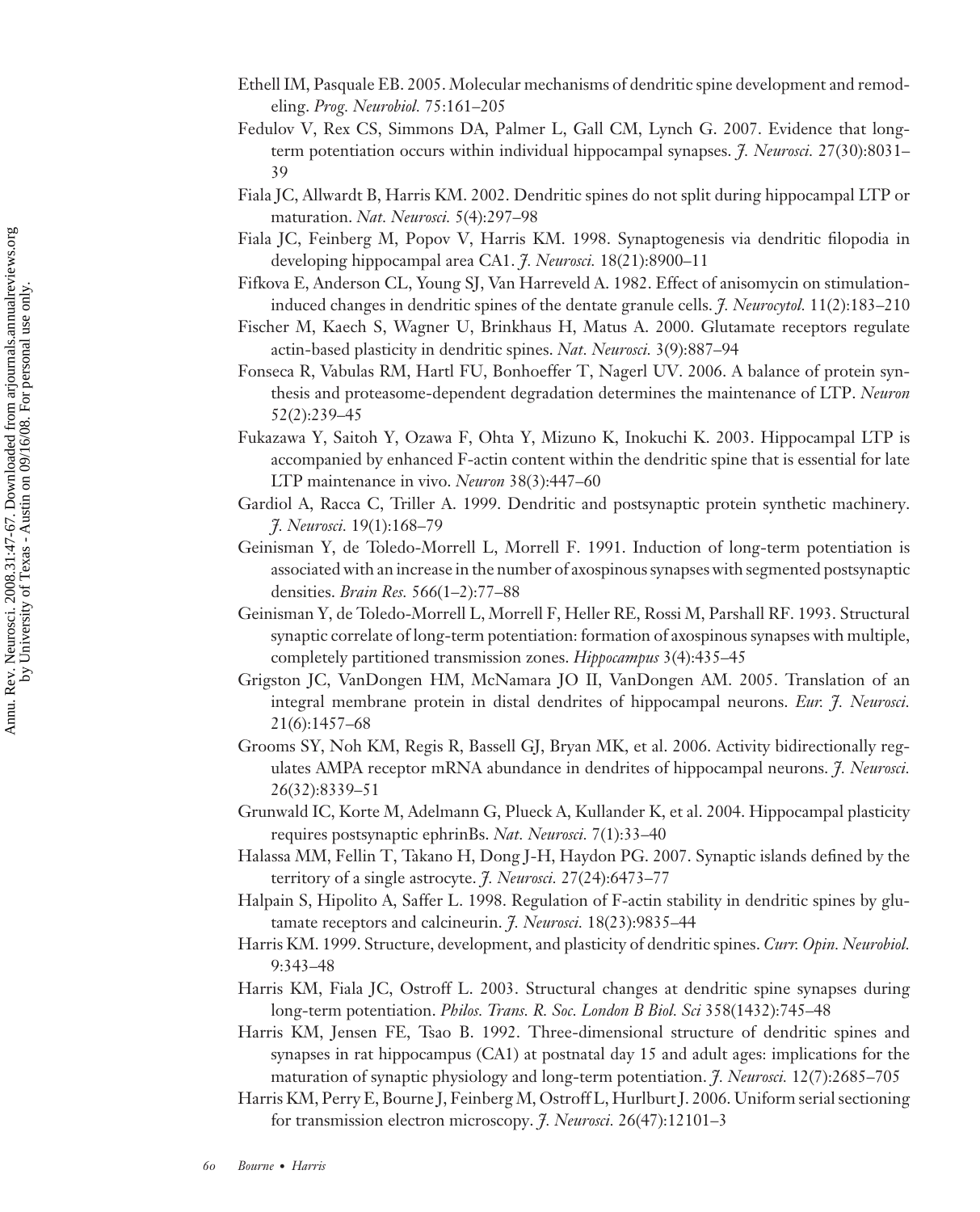- Harris KM, Stevens JK. 1988. Dendritic spines of rat cerebellar Purkinje cells: serial electron microscopy with reference to their biophysical characteristics. *J. Neurosci.* 8(12):4455–69
- Harris KM, Stevens JK. 1989. Dendritic spines of CA1 pyramidal cells in the rat hippocampus: serial electron microscopy with reference to their biophysical characteristics. *J. Neurosci.* 9(8):2982–97
- Hasbani MJ, Schlief ML, Fisher DA, Goldberg MP. 2001. Dendritic spines lost during glutamate receptor activation reemerge at original sites of synaptic contact. *J. Neurosci.* 21(7):2393–403
- Havik B, Rokke H, Bardsen K, Davanger S, Bramham CR. 2003. Bursts of high-frequency stimulation trigger rapid delivery of pre-existing alpha-CaMKII mRNA to synapses: a mechanism in dendritic protein synthesis during long-term potentiation in adult awake rats. *Eur. J. Neurosci.* 17(12):2679–89
- Horton AC, Ehlers MD. 2004. Secretory trafficking in neuronal dendrites. *Nat. Cell Biol.* 6(7):585– 91
- Huber KM, Roder JC, Bear MF. 2001. Chemical induction of mGluR5- and protein synthesis dependent long-term depression in hippocampal area CA1. *J. Neurophysiol.* 86(1):321–25
- Humeau Y, Herry C, Kemp N, Shaban H, Fourcaudot E, et al. 2005. Dendritic spine heterogeneity determines afferent-specific Hebbian plasticity in the amygdala. *Neuron* 45(1):119–31
- Irie F, Yamaguchi Y. 2004. EPHB receptor signaling in dendritic spine development. *Front Biosci.* 9:1365–73
- Isaac JT, Nicoll RA, Malenka RC. 1995. Evidence for silent synapses: implications for the expression of LTP. *Neuron* 15(2):427–34
- Ju W, Morishita W, Tsui J, Gaietta G, Deerinck TJ, et al. 2004. Activity-dependent regulation of dendritic synthesis and trafficking of AMPA receptors. *Nat. Neurosci.* 7(3):244–53
- Kacharmina JE, Job C, Crino P, Eberwine J. 2000. Stimulation of glutamate receptor protein synthesis and membrane insertion within isolated neuronal dendrites. *Proc. Natl. Acad. Sci. USA* 97(21):11545–50
- Karpova A, Mikhaylova M, Thomas U, Knopfel T, Behnisch T. 2006. Involvement of protein synthesis and degradation in long-term potentiation of Schaffer collateral CA1 synapses. *J. Neurosci.* 26(18):4949–55
- Kasthuri N, Lichtman JW. 2007. The rise of the 'projectome.' *Nat. Methods* 4(4):307–8
- Kelleher RJ III, Govindarajan A, Jung HY, Kang H, Tonegawa S. 2004. Translational control by MAPK signaling in long-term synaptic plasticity and memory. *Cell* 116(3):467–79
- Kennedy MB, Bennett MK, Bulliet RF, Erondu NE, Jennings VR, et al. 1990. Structure and regulation of type II calcium/calmodulin-dependent protein kinase in central nervous system neurons. *Cold Spring Harbor Symp. Quant. Biol.* 55:101–10
- Kennedy MB, Bennett MK, Erondu NE. 1983. Biochemical and immunochemical evidence that the "major postsynaptic density protein" is a subunit of a calmodulin-dependent protein kinase. *Proc. Natl. Acad. Sci. USA* 80:7357–61
- Kim CH, Lisman JE. 1999. A role of actin filament in synaptic transmission and long-term potentiation. *J. Neurosci.* 19(11):4314–24
- Kim J, Jung SC, Clemens AM, Petralia RS, Hoffman DA. 2007. Regulation of dendritic excitability by activity-dependent trafficking of the A-type  $K^+$  channel subunit Kv4.2 in hippocampal neurons. *Neuron* 54(6):933–47
- Kim JH, Liao D, Lau LF, Huganir RL. 1998. SynGAP: a synaptic RasGAP that associates with the PSD-95/SAP90 protein family. *Neuron* 20(4):683–91
- Kirov SA, Goddard CA, Harris KM. 2004a. Age-dependence in the homeostatic upregulation of hippocampal dendritic spine number during blocked synaptic transmission. *Neuropharmacology* 47(5):640–48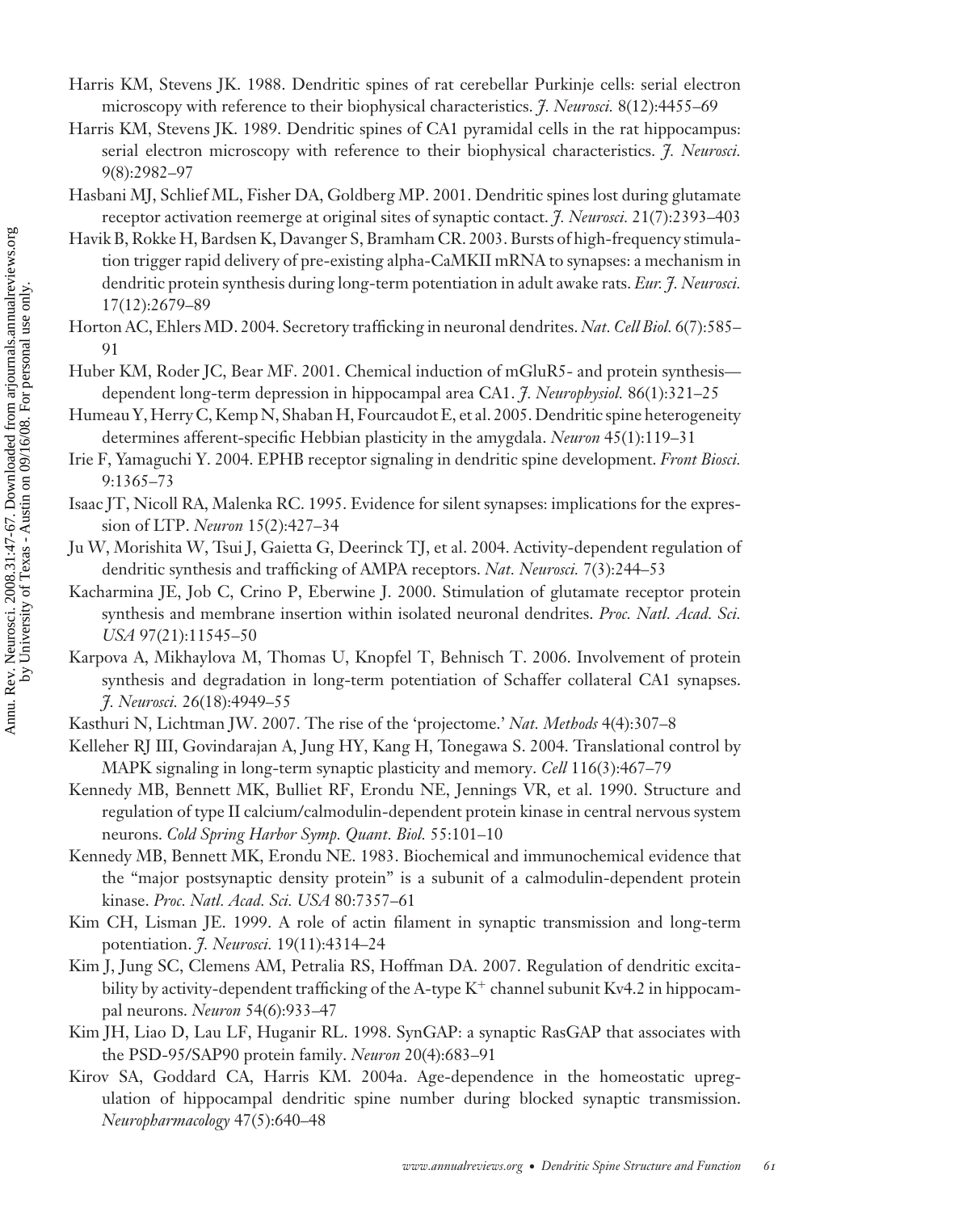- Kirov SA, Harris KM. 1999. Dendrites are more spiny on mature hippocampal neurons when synapses are inactivated. *Nat. Neurosci.* 2(10):878–83
- Kirov SA, Petrak LJ, Fiala JC, Harris KM. 2004b. Dendritic spines disappear with chilling but proliferate excessively upon rewarming of mature hippocampus. *Neurosci.* 127(1):69–80
- Kirov SA, Sorra KE, Harris KM. 1999. Slices have more synapses than perfusion-fixed hippocampus from both young and mature rats. *J. Neurosci.* 19(8):2876–86
- Knott GW, Holtmaat A, Wilbrecht L, Welker E, Svoboda K. 2006. Spine growth precedes synapse formation in the adult neocortex in vivo. *Nat. Neurosci.* 9(9):1117–24
- Kopec CD, Li B, Wei W, Boehm J, Malinow R. 2006. Glutamate receptor exocytosis and spine enlargement during chemically induced long-term potentiation. *J. Neurosci.* 26:2000–9
- Kosik KS, Donahue CP, Israely I, Liu X, Ochiishi T. 2005. Delta-catenin at the synaptic-adherens junction. *Trends Cell Biol.* 15(3):172–78
- Kozorovitskiy Y, Gross CG, Kopil C, Battaglia L, McBreen M, et al. 2005. Experience induces structural and biochemical changes in the adult primate brain. *Proc. Natl. Acad. Sci. USA* 102:17478–82
- Krapivinsky G, Medina I, Krapivinsky L, Gapon S, Clapham DE. 2004. SynGAP-MUPP1- CaMKII synaptic complexes regulate p38 MAP kinase activity and NMDA receptordependent synaptic AMPA receptor potentiation. *Neuron* 43(4):563–74
- Krucker T, Siggins GR, Halpain S. 2000. Dynamic actin filaments are required for stable long-term potentiation (LTP) in area CA1 of the hippocampus. *Proc. Natl. Acad. Sci. USA*97(12):6856–61
- Lang C, Barco A, Zablow L, Kandel ER, Siegelbaum SA, Zakharenko SS. 2004. Transient expansion of synaptically connected dendritic spines upon induction of hippocampal long-term potentiation. *Proc. Natl. Acad. Sci. USA* 101(47):16665–70
- Lee SH, Liu L, Wang YT, Sheng M. 2002. Clathrin adaptor AP2 and NSF interact with overlapping sites of GluR2 and play distinct roles in AMPA receptor trafficking and hippocampal LTD. *Neuron* 36(4):661–74
- Li Z, Okamoto K, Hayashi Y, Sheng M. 2004. The importance of dendritic mitochondria in the morphogenesis and plasticity of spines and synapses. *Cell* 119(6):873–87
- Liao D, Hessler NA, Malinow R. 1995. Activation of postsynaptically silent synapses during pairing-induced LTP in CA1 region of hippocampal slice. *Nature* 375(6530):400–4
- Liao D, Zhang X, O'Brien R, Ehlers MD, Huganir RL. 1999. Regulation of morphological postsynaptic silent synapses in developing hippocampal neurons. *Nat. Neurosci.* 2(1):37–43
- Lin B, Kramar EA, Bi X, Brucher FA, Gall CM, Lynch G. 2005. Theta stimulation polymerizes actin in dendritic spines of hippocampus. *J. Neurosci.* 25(8):2062–69
- Lisman J, Harris KM. 1993. Quantal analysis and synaptic anatomy—integrating two views of hippocampal plasticity. *Trends Neurosci.* 16:141–47
- Lisman J, Harris KM. 1994. Who's been nibbling on my PSD: Is it LTD? *J. Physiol. (Paris)* 88:193–95
- Lledo PM, Hjelmstad GO, Mukherji S, Soderling TR, Malenka RC, Nicoll RA. 1995. Calcium calmodulin-dependent kinase-II and long term potentiation enhance synaptic transmission by the same mechanism. *Proc. Natl. Acad. Sci. USA* 92:11175–79
- Lu W, Man H, Ju W, Trimble WS, MacDonald JF, Wang YT. 2001. Activation of synaptic NMDA receptors induces membrane insertion of new AMPA receptors and LTP in cultured hippocampal neurons. *Neuron* 29(1):243–54

Magee JC, Johnston D. 2005. Plasticity of dendritic function. *Curr. Opin. Neurobiol.* 15(3):334–42

Maletic-Savatic M, Malinow R, Svoboda K. 1999. Rapid dendritic morphogenesis in CA1 hippocampal dendrites induced by synaptic activity. *Science* 283(5409):1923–27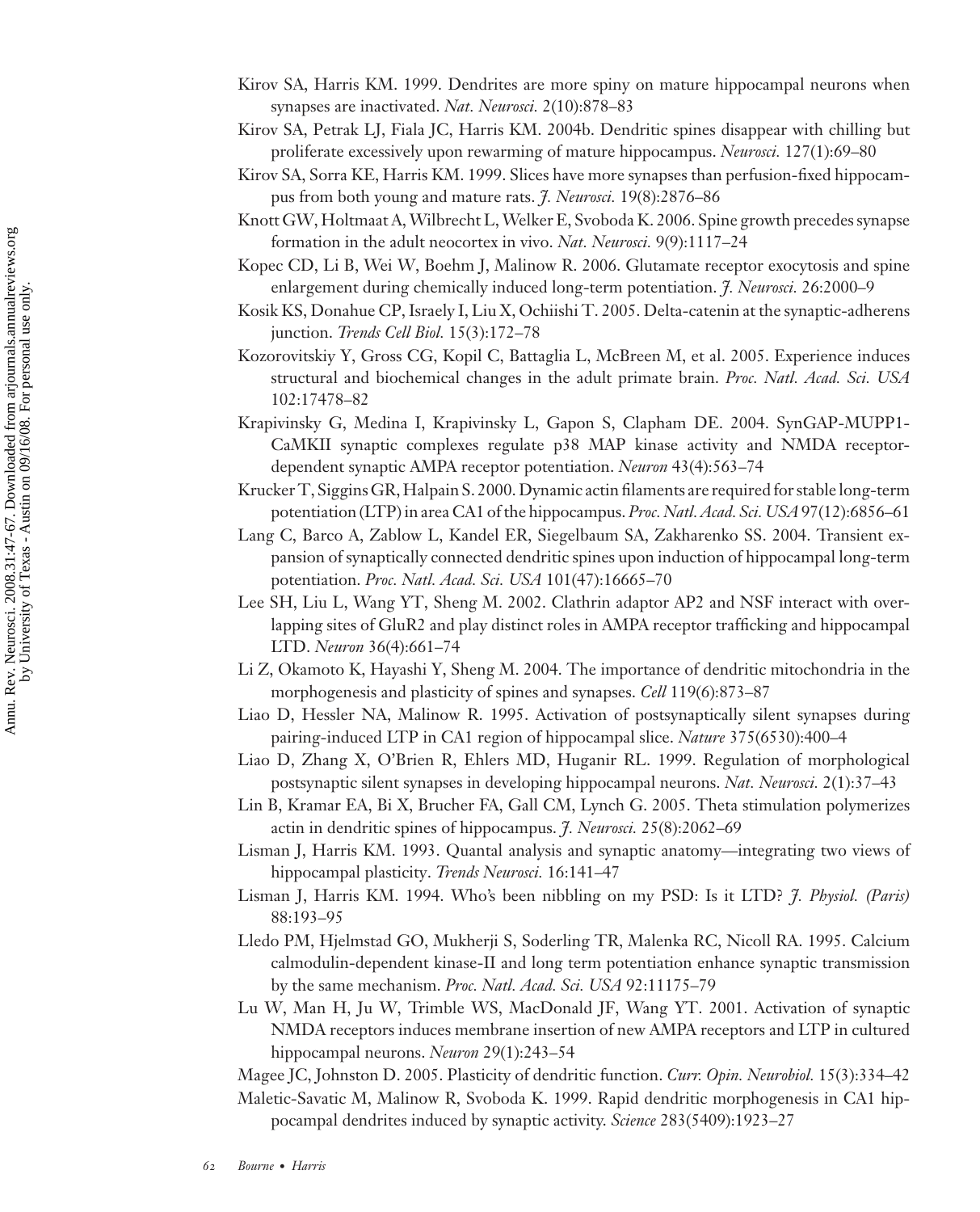- Man HY, Lin JW, Ju WH, Ahmadian G, Liu L, et al. 2000. Regulation of AMPA receptormediated synaptic transmission by clathrin-dependent receptor internalization. *Neuron* 25(3):649–62
- Marrs GS, Green SH, Dailey ME. 2001. Rapid formation and remodeling of postsynaptic densities in developing dendrites. *Nat. Neurosci.* 4(10):1006–13
- Martone ME, Pollock JA, Jones YZ, Ellisman MH. 1996. Ultrastructural localization of dendritic messenger RNA in adult rat hippocampus. *J. Neurosci.* 16(23):7437–46
- Masugi-Tokita M, Shigemoto R. 2007. High-resolution quantitative visualization of glutamate and GABA receptors at central synapses. *Curr. Opin. Neurobiol.* 17(3):387–93
- Matsuno H, Okabe S, Mishina M, Yanagida T, Mori K, Yoshihara Y. 2006. Telencephalin slows spine maturation. *J. Neurosci.* 26(6):1776–86
- Matsuzaki M, Ellis-Davies GC, Nemoto T, Miyashita Y, Iino M, Kasai H. 2001. Dendritic spine geometry is critical for AMPA receptor expression in hippocampal CA1 pyramidal neurons. *Nat. Neurosci.* 4(11):1086–92
- Matsuzaki M, Honkura N, Ellis-Davies GC, Kasai H. 2004. Structural basis of long-term potentiation in single dendritic spines. *Nature* 429(6993):761–66
- Matus A. 2000. Actin-based plasticity in dendritic spines. *Science* 290(5492):754–58
- McGlade-McCulloh E, Yamamoto H, Tan SE, Brickey DA, Soderling TR. 1993. Phosphorylation and regulation of glutamate receptors by calcium/calmodulin-dependent protein kinase II. *Nature* 362(6421):640–42
- Mezey S, Doyere V, De Souza I, Harrison E, Cambon K, et al. 2004. Long-term synaptic morphometry changes after induction of long-term potentiation and long-term depression in the dentate gyrus of awake rats are not simply mirror phenomena. *Eur. J. Neurosci.* 19(8):2310–18
- Miller SG, Kennedy MB. 1986. Regulation of brain type II  $Ca^{2+}/calmodulin-dependent protein$ kinase by autophosphorylation: a Ca<sup>2+</sup>-triggered molecular switch. *Cell* 44(6):861–70
- Moser MB, Trommald M, Egeland T, Andersen P. 1997. Spatial training in a complex environment and isolation alter the spine distribution differently in rat CA1 pyramidal cells. *J. Comp. Neurol.* 380(3):373–81
- Murai KK, Nguyen LN, Irie F, Yamaguchi Y, Pasquale EB. 2003a. Control of hippocampal dendritic spine morphology through ephrin-A3/EphA4 signaling. *Nat. Neurosci.* 6(2):153– 60
- Nagerl UV, Eberhorn N, Cambridge SB, Bonhoeffer T. 2004. Bidirectional activity-dependent morphological plasticity in hippocampal neurons. *Neuron* 44(5):759–67
- Nagerl UV, Kostinger G, Anderson JC, Martin KA, Bonhoeffer T. 2007. Protracted synaptogenesis after activity-dependent spinogenesis in hippocampal neurons. *J. Neurosci.* 27(30):8149–56
- Nicholson DA, Trana R, Katz Y, Kath WL, Spruston N, Geinisman Y. 2006. Distance-dependent differences in synapse number and AMPA receptor expression in hippocampal CA1 pyramidal neurons. *Neuron* 50(3):431–42
- Nosyreva ED, Huber KM. 2005. Developmental switch in synaptic mechanisms of hippocampal metabotropic glutamate receptor-dependent long-term depression. *J. Neurosci.* 25(11):2992– 3001
- Nuriya M, Huganir RL. 2006. Regulation of AMPA receptor trafficking by N-cadherin. *J. Neurochem.* 97(3):652–61
- Oertner TG, Matus A. 2005. Calcium regulation of actin dynamics in dendritic spines. *Cell Calcium* 37(5):477–82
- Oh JS, Manzerra P, Kennedy MB. 2004. Regulation of the neuron-specific Ras GTPaseactivating protein, synGAP, by Ca<sup>2</sup>+/calmodulin-dependent protein kinase II. *J. Biol. Chem.* 279(17):17980–88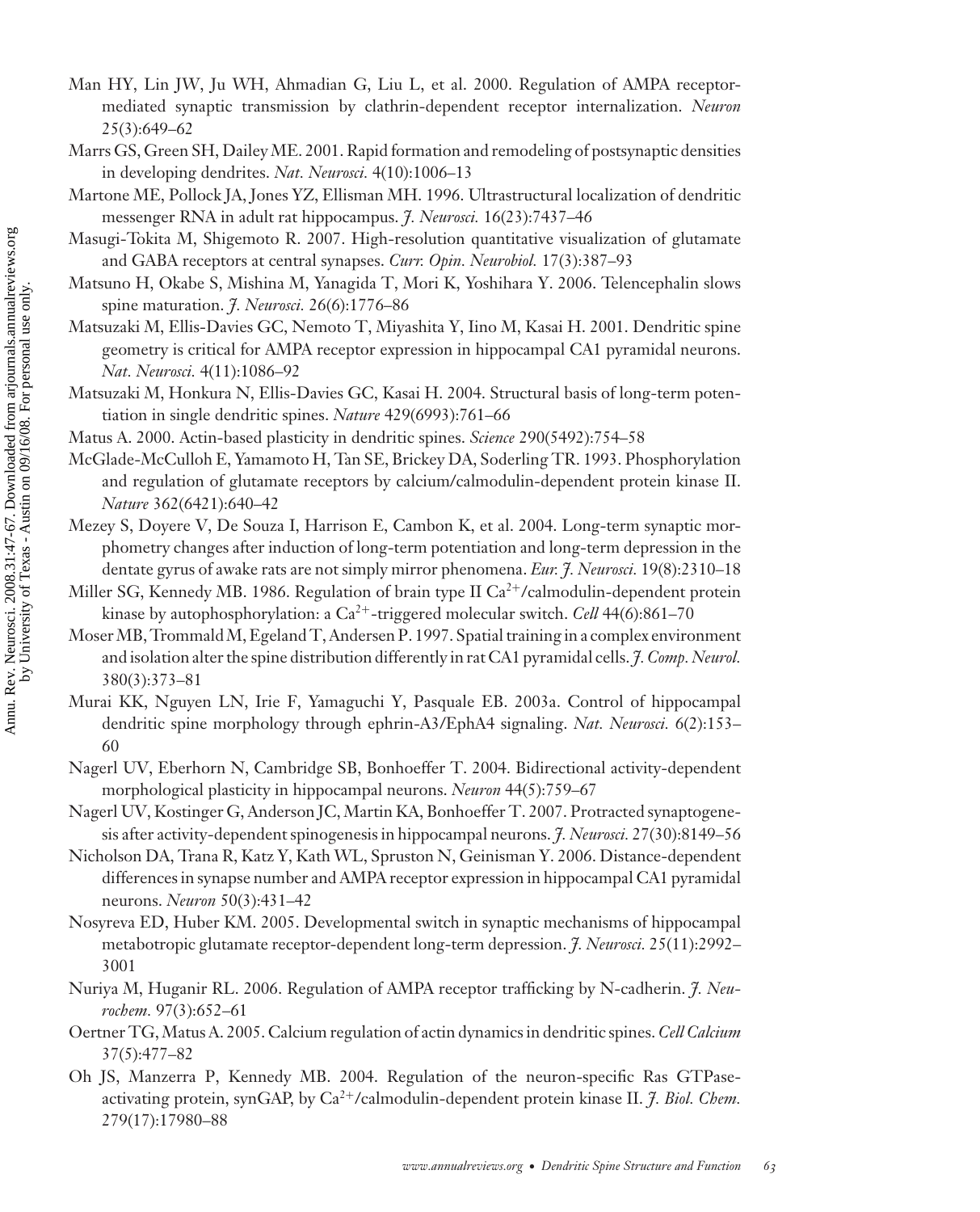- Okabe S. 2007. Molecular anatomy of the postsynaptic density. *Mol. Cell Neurosci.* 34(4):503–18
- Okabe S, Miwa A, Okado H. 2001. Spine formation and correlated assembly of presynaptic and postsynaptic molecules. *J. Neurosci.* 21(16):6105–14
- Osterweil E, Wells DG, Mooseker MS. 2005. A role for myosin VI in postsynaptic structure and glutamate receptor endocytosis. *J. Cell Biol.* 168(2):329–38
- Ostroff LE, Fiala JC, Allwardt B, Harris KM. 2002. Polyribosomes redistribute from dendritic shafts into spines with enlarged synapses during LTP in developing rat hippocampal slices. *Neuron* 35(3):535–45
- Ostroff LE, Harris KM. 2004. Dynamic dendrites: More and bigger spines and synapses and proliferation of polyribosomes during early LTP. *Soc. Neurosci.* (Abstr.) 637.8
- Otmakhov N, Tao-Cheng JH, Carpenter S, Asrican B, Dosemeci A, et al. 2004. Persistent accumulation of calcium/calmodulin-dependent protein kinase II in dendritic spines after induction of NMDA receptor-dependent chemical long-term potentiation. *J. Neurosci.* 24(42):9324– 31
- Ouyang Y, Kantor D, Harris KM, Schuman EM, Kennedy MB. 1997. Visualization of the distribution of autophosphorylated calcium/calmodulin-dependent protein kinase II after tetanic stimulation in the CA1 area of the hippocampus. *J. Neurosci.* 17(14):5416–27
- Ouyang Y, Rosenstein A, Kreiman G, Schuman EM, Kennedy MB. 1999. Tetanic stimulation leads to increased accumulation of  $Ca^{(2+)}$ /calmodulin-dependent protein kinase II via dendritic protein synthesis in hippocampal neurons. *J. Neurosci.* 19(18):7823–33
- Ouyang Y, Wong M, Capani F, Rensing N, Lee CS, et al. 2005. Transient decrease in F-actin may be necessary for translocation of proteins into dendritic spines. *Eur. J. Neurosci.* 22(12):2995– 3005
- Papa M, Segal M. 1996. Morphological plasticity in dendritic spines of cultured hippocampal neurons. *Neurosci.* 71(4):1005–11
- Park M, Penick EC, Edwards JG, Kauer JA, Ehlers MD. 2004. Recycling endosomes supply AMPA receptors for LTP. *Science* 305(5692):1972–75
- Park M, Salgado JM, Ostroff L, Helton TD, Robinson CG, et al. 2006. Plasticity-induced growth of dendritic spines by exocytic trafficking from recycling endosomes. *Neuron* 52(5):817– 30
- Penzes P, Beeser A, Chernoff J, Schiller MR, Eipper BA, et al. 2003. Rapid induction of dendritic spine morphogenesis by trans-synaptic ephrinB-EphB receptor activation of the Rho-GEF kalirin. *Neuron* 37(2):263–74
- Petralia RS, Esteban JA, Wang Y-X, Partridge JG, Zhao H-M, et al. 1999. Selective acquisition of AMPA receptors over postnatal developement suggests a molecular basis for silent synapses. *Nat. Neurosci.* 2(1):31–36
- Pettit DL, Perlman S, Malinow R. 1994. Potentiated transmission and prevention of further LTP by increased CaMKII activity in postsynaptic hippocampal slice neurons. *Science* 266(5192):1881–85
- Pierce JP, van Leyen K, McCarthy JB. 2000. Translocation machinery for synthesis of integral membrane and secretory proteins in dendritic spines. *Nat. Neurosci.* 3(4):311–13
- Popov VI, Bocharova LS. 1992. Hibernation-induced structural changes in synaptic contacts between mossy fibres and hippocampal pyramidal neurons. *Neuroscience* 48:53– 62
- Popov VI, Bocharova LS, Bragin AG. 1992. Repeated changes of dendritic morphology in the hippocampus of ground squirrels in the course of hibernation. *Neuroscience* 48:45– 51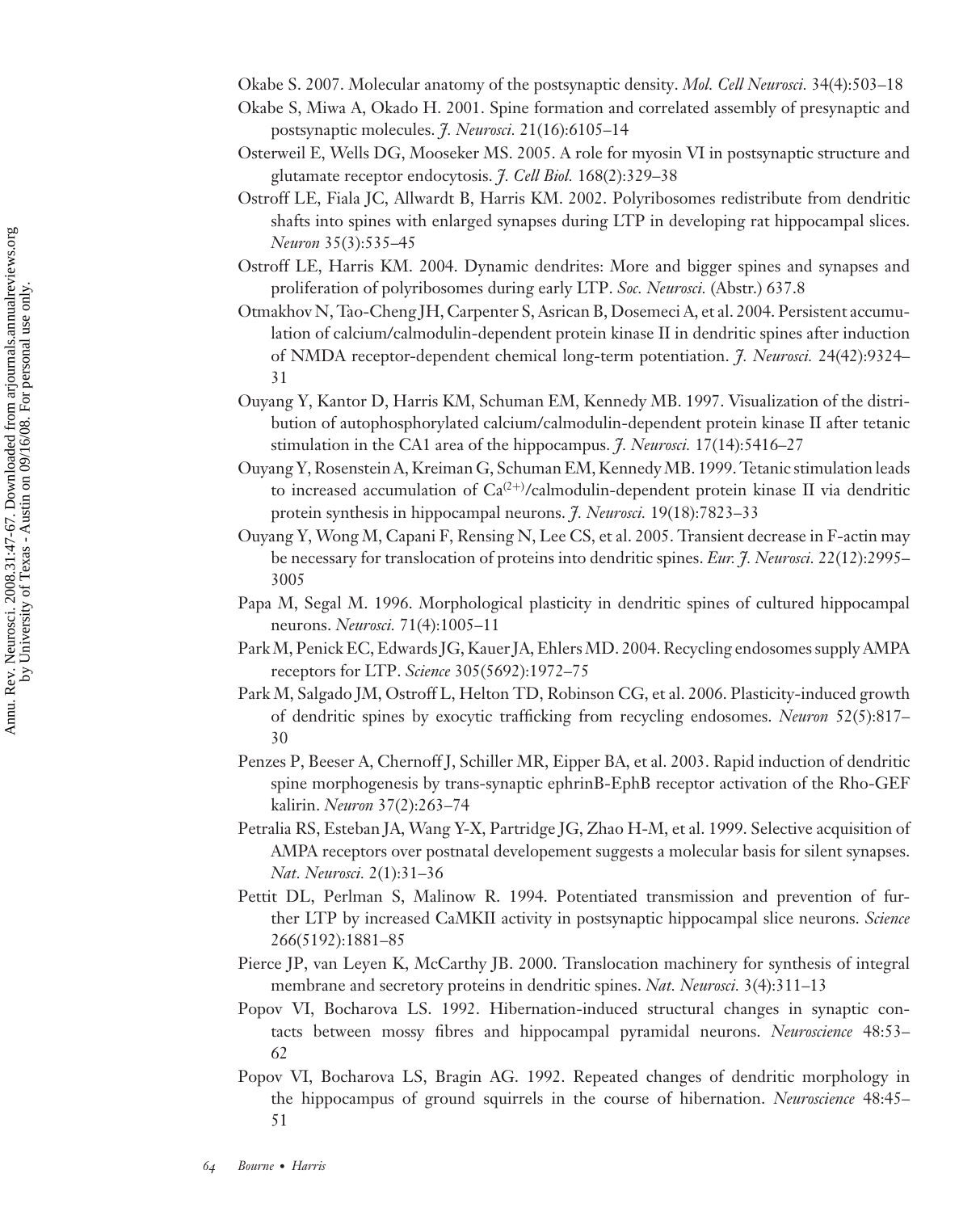- Popov VI, Davies HA, Rogachevsky VV, Patrushev IV, Errington ML, et al. 2004. Remodelling of synaptic morphology but unchanged synaptic density during late phase long-term potentiation (LTP): a serial section electron micrograph study in the dentate gyrus in the anaesthetised rat. *Neuroscience* 128(2):251–62
- Racz B, Blanpied TA, Ehlers MD, Weinberg RJ. 2004. Lateral organization of endocytic machinery in dendritic spines. *Nat. Neurosci.* 7(9):917–18
- Rao A, Craig AM. 1997. Activity regulates the synaptic localization of the NMDA receptor in hippocampal neurons. *Neuron* 19(4):801–12
- Risher WC, Ostroff LE, Harris KM. 2006. What dendritic filopodia induced by LTP encounter along their path through the neuropil of PN15 rat hippocampus. *Soc. Neurosci. Abs.* (Abstr.) 135.4
- Rogalski-Wilk AA, Cohen RS. 1997. Glyceraldehyde-3-phosphate dehydrogenase activity and F-actin associations in synaptosomes and postsynaptic densities of porcine cerebral cortex. *Cell Mol. Neurobiol.* 17(1):51–70
- Rostaing P, Real E, Siksou L, Lechaire JP, Boudier T, et al. 2006. Analysis of synaptic ultrastructure without fixative using high-pressure freezing and tomography. *Eur. J. Neurosci.* 24(12):3463– 74
- Ryu J, Liu L, Wong TP, Wu DC, Burette A, et al. 2006. A critical role for myosin IIb in dendritic spine morphology and synaptic function. *Neuron* 49(2):175–82
- Sabatini BL, Maravall M, Svoboda K, 2001, Ca<sup>(2+)</sup> signaling in dendritic spines. *Curr. Opin. Neurobiol.* 11(3):349–56
- Schratt GM, Tuebing F, Nigh EA, Kane CG, Sabatini ME, et al. 2006. A brain-specific microRNA regulates dendritic spine development. *Nature* 439(7074):283–89
- Schuster T, Krug M, Wenzel J. 1990. Spinules in axospinous synapses of the rat dentate gyrus: changes in density following long-term potentiation. *Brain Res.* 523(1):171–74
- Shapira M, Zhai RG, Dresbach T, Bresler T, Torres VI, et al. 2003. Unitary assembly of presynaptic active zones from Piccolo-Bassoon transport vesicles. *Neuron* 38(2):237–52
- Snyder EM, Philpot BD, Huber KM, Dong X, Fallon JR, Bear MF. 2001. Internalization of ionotropic glutamate receptors in response to mGluR activation. *Nat. Neurosci.* 4(11):1079– 85
- Sorra KE, Fiala JC, Harris KM. 1998. Critical assessment of the involvement of perforations, spinules, and spine branching in hippocampal synapse formation. *J. Comp. Neurol.* 398(2):225– 40
- Spacek J. 1985a. Three-dimensional analysis of dendritic spines. II. Spine apparatus and other cytoplasmic components. *Anat. Embryol.* 171:235–43
- Spacek J. 1985b. Three-dimensional analysis of dendritic spines. III. Glial sheath. *Anat. Embryol. (Berl.)* 171(2):245–52
- Spacek J, Harris KM. 1997. Three-dimensional organization of smooth endoplasmic reticulum in hippocampal CA1 dendrites and dendritic spines of the immature and mature rat. *J. Neurosci.* 17(1):190–203
- Spacek J, Harris KM. 2004. Trans-endocytosis via spinules in adult rat hippocampus. *J. Neurosci.* 24(17):4233–41
- Star EN, Kwiatkowski DJ, Murthy VN. 2002. Rapid turnover of actin in dendritic spines and its regulation by activity. *Nat. Neurosci.* 5(3):239–46
- Steward O, Levy WB. 1982. Preferential localization of polyribosomes under the base of dendritic spines in granule cells of the dentate gyrus. *J. Neurosci.* 2(3):284–91
- Steward O, Reeves TM. 1988. Protein-synthetic machinery beneath postsynaptic sites on CNS neurons: association between polyribosomes and other organelles at the synaptic site. *J. Neurosci.* 8(1):176–84

*www.annualreviews.org* • *Dendritic Spine Structure and Function 65*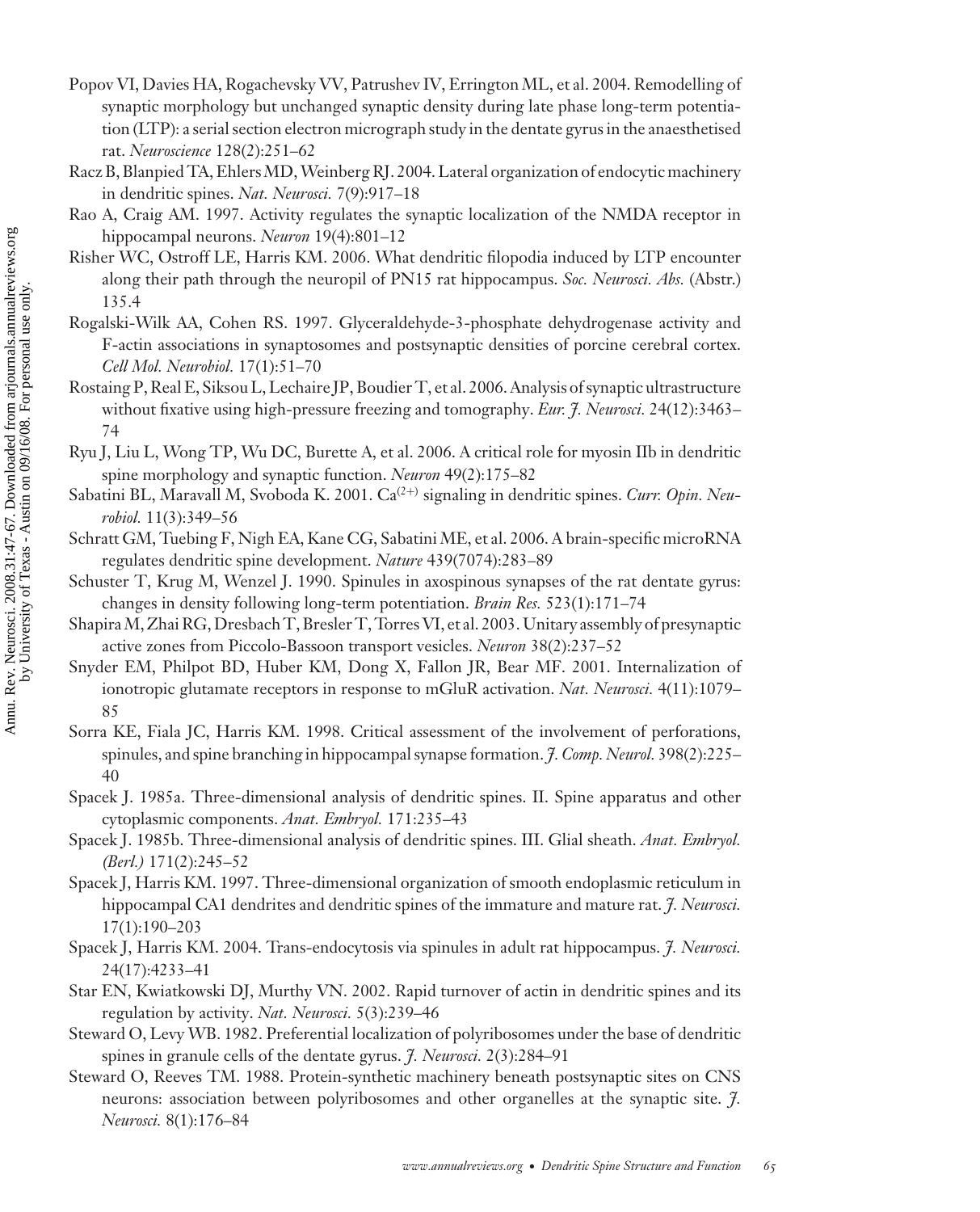- Steward O, Schuman EM. 2003. Compartmentalized synthesis and degradation of proteins in neurons. *Neuron* 40(2):347–59
- Stewart MG, Medvedev NI, Popov VI, Schoepfer R, Davies HA, et al. 2005. Chemically induced long-term potentiation increases the number of perforated and complex postsynaptic densities but does not alter dendritic spine volume in CA1 of adult mouse hippocampal slices. *Eur. J. Neurosci.* 21(12):3368–78
- Tada T, Sheng M. 2006. Molecular mechanisms of dendritic spine morphogenesis. *Curr. Opin. Neurobiol.* 16(1):95–101
- Tai CY, Mysore SP, Chiu C, Schuman EM. 2007. Activity-regulated N-cadherin endocytosis. *Neuron* 54(5):771–85
- Takumi Y, Matsubara A, Rinvik E, Ottersen OP. 1999a. The arrangement of glutamate receptors in excitatory synapses. *Ann. N. Y. Acad. Sci.* 868:474–82
- Takumi Y, Ramirez-Leon V, Laake P, Rinvik E, Ottersen OP. 1999b. Different modes of expression of AMPA and NMDA receptors in hippocampal synapses. *Nat. Neurosci.* 2(7):618–24
- Togashi H, Abe K, Mizoguchi A, Takaoka K, Chisaka O, Takeichi M. 2002. Cadherin regulates dendritic spine morphogenesis. *Neuron* 35(1):77–89
- Toni N, Buchs PA, Nikonenko I, Bron CR, Muller D. 1999. LTP promotes formation of multiple spine synapses between a single axon terminal and a dendrite. *Nature* 402(6760):421–25
- Toresson H, Grant SG. 2005. Dynamic distribution of endoplasmic reticulum in hippocampal neuron dendritic spines. *Eur. J. Neurosci.* 22(7):1793–98
- Trommald M, Hulleberg G, Andersen P. 1996. Long-term potentiation is associated with new excitatory spine synapses on rat dentate granule cells. *Learn. Mem.* 3(2–3):218–28
- Ullian EM, Christopherson KS, Barres BA. 2004. Role for glia in synaptogenesis. *Glia* 47(3):209– 16
- Van Harreveld A, Fifkova E. 1975. Swelling of dendritic spines in the fascia dentata after stimulation of the perforant fibers as a mechanism of post-tetanic potentiation. *Exp. Neurol.* 49(3):736–49
- Vazquez LE, Chen HJ, Sokolova I, Knuesel I, Kennedy MB. 2004. SynGAP regulates spine formation. *J. Neurosci.* 24(40):8862–72
- Ventura R, Harris KM. 1999. Three-dimensional relationships between hippocampal synapses and astrocytes. *J. Neurosci*. 19(16):6897–906
- Weiler IJ, Irwin SA, Klintsova AY, Spencer CM, Brazelton AD, et al. 1997. Fragile X mental retardation protein is translated near synapses in response to neurotransmitter activation. *Proc. Natl. Acad. Sci. USA* 94(10):5395–400
- Witcher MR, Kirov SA, Harris KM. 2007. Plasticity of perisynaptic astroglia during synaptogenesis in the mature rat hippocampus. *Glia* 55(1):13–23
- Wu K, Aoki C, Elste A, Rogalski-Wilk AA, Siekevitz P. 1997. The synthesis of ATP by glycolytic enzymes in the postsynaptic density and the effect of endogenously generated nitric oxide. *Proc. Natl. Acad. Sci. USA* 94(24):13273–78
- Xiao MY, Zhou Q, Nicoll RA. 2001. Metabotropic glutamate receptor activation causes a rapid redistribution of AMPA receptors. *Neuropharmacology* 41(6):664–71
- Xie Z, Huganir RL, Penzes P. 2005. Activity-dependent dendritic spine structural plasticity is regulated by small GTPase Rap1 and its target AF-6. *Neuron* 48(4):605–18
- Zhai RG, Vardinon-Friedman H, Cases-Langhoff C, Becker B, Gundelfinger ED, et al. 2001. Assembling the presynaptic active zone: a characterization of an active one precursor vesicle. *Neuron* 29(1):131–43
- Zhou Q, Homma KJ, Poo MM. 2004. Shrinkage of dendritic spines associated with long-term depression of hippocampal synapses. *Neuron* 44(5):749–57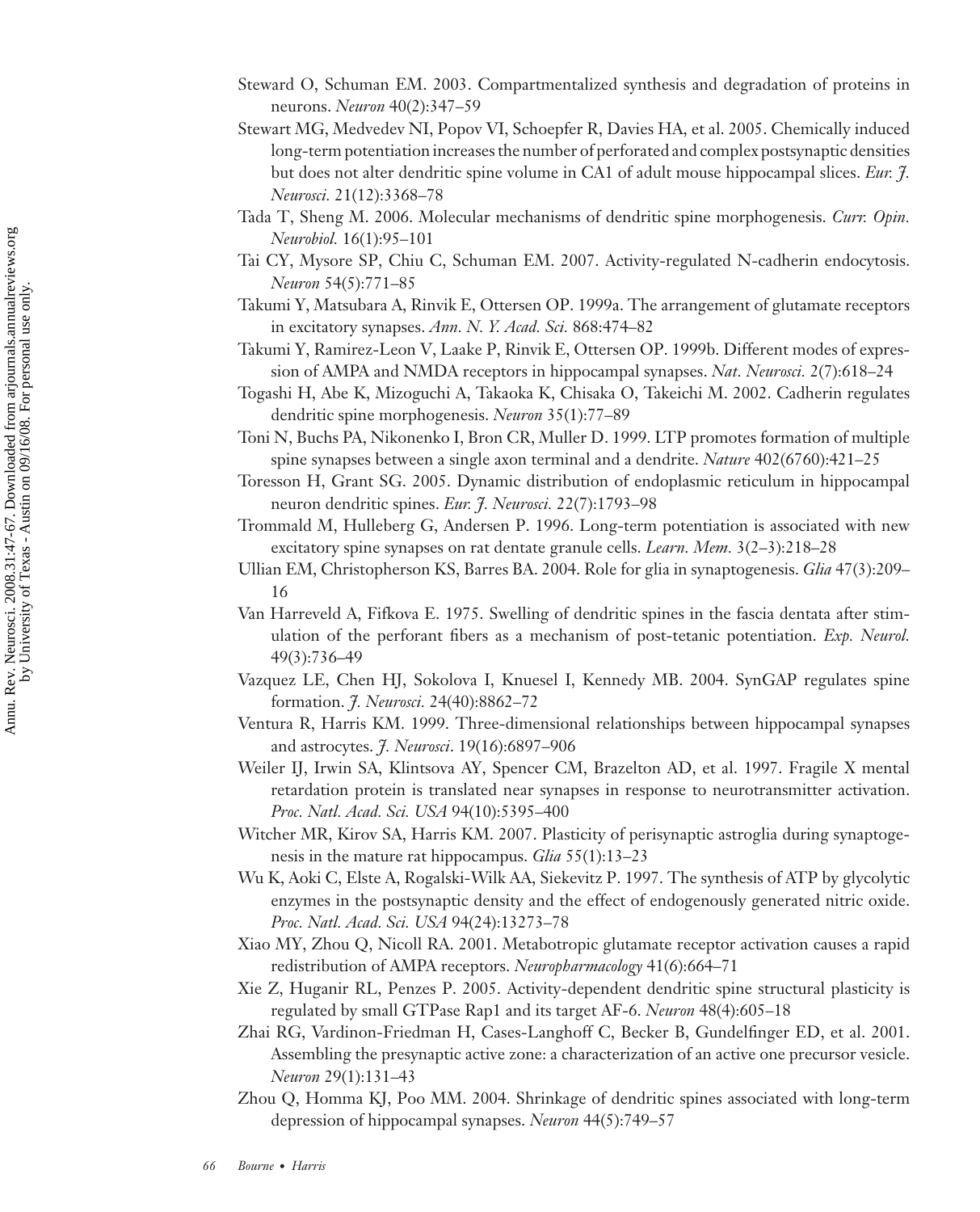- Zhu JJ, Qin Y, Zhao M, Van Aelst L, Malinow R. 2002. Ras and Rap control AMPA receptor trafficking during synaptic plasticity. *Cell* 110(4):443–55
- Zito K, Knott G, Shepherd GM, Shenolikar S, Svoboda K. 2004. Induction of spine growth and synapse formation by regulation of the spine actin cytoskeleton. *Neuron* 44(2):321–34
- Zito K, Parnas D, Fetter RD, Isacoff EY, Goodman CS. 1999. Watching a synapse grow: noninvasive confocal imaging of synaptic growth in *Drosophila*. *Neuron* 22(4):719–29
- Ziv NE, Smith SJ. 1996. Evidence for a role of dendritic filopodia in synaptogenesis and spine formation. *Neuron* 17(1):91–102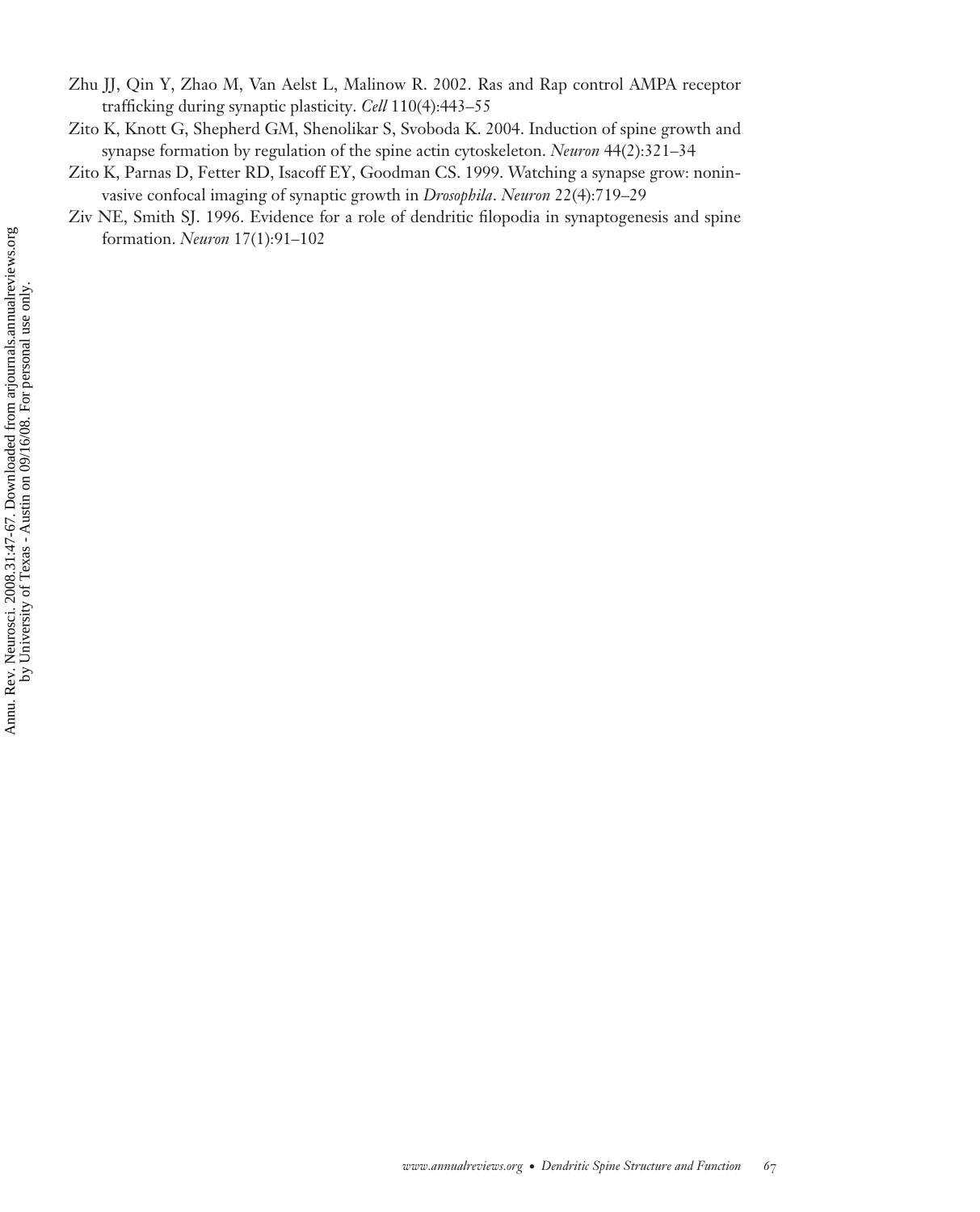*v*

**Annual Review of Neuroscience**

# Contents Volume 31, 2008

| Cerebellum-Like Structures and Their Implications for Cerebellar<br>Function                                                                    |     |
|-------------------------------------------------------------------------------------------------------------------------------------------------|-----|
| Spike Timing-Dependent Plasticity: A Hebbian Learning Rule                                                                                      |     |
| Balancing Structure and Function at Hippocampal Dendritic Spines                                                                                |     |
| Place Cells, Grid Cells, and the Brain's Spatial Representation System                                                                          |     |
| Mitochondrial Disorders in the Nervous System                                                                                                   |     |
| Vestibular System: The Many Facets of a Multimodal Sense                                                                                        |     |
| Role of Axonal Transport in Neurodegenerative Diseases<br>Kurt 7. De Vos, Andrew 7. Grierson, Steven Ackerley, and Christopher C.7. Miller  151 |     |
| Active and Passive Immunotherapy for Neurodegenerative Disorders                                                                                |     |
| Descending Pathways in Motor Control                                                                                                            |     |
| Task Set and Prefrontal Cortex                                                                                                                  |     |
| Multiple Sclerosis: An Immune or Neurodegenerative Disorder?                                                                                    | 247 |
| Multifunctional Pattern-Generating Circuits                                                                                                     |     |
| Retinal Axon Growth at the Optic Chiasm: To Cross or Not to Cross                                                                               |     |
|                                                                                                                                                 |     |